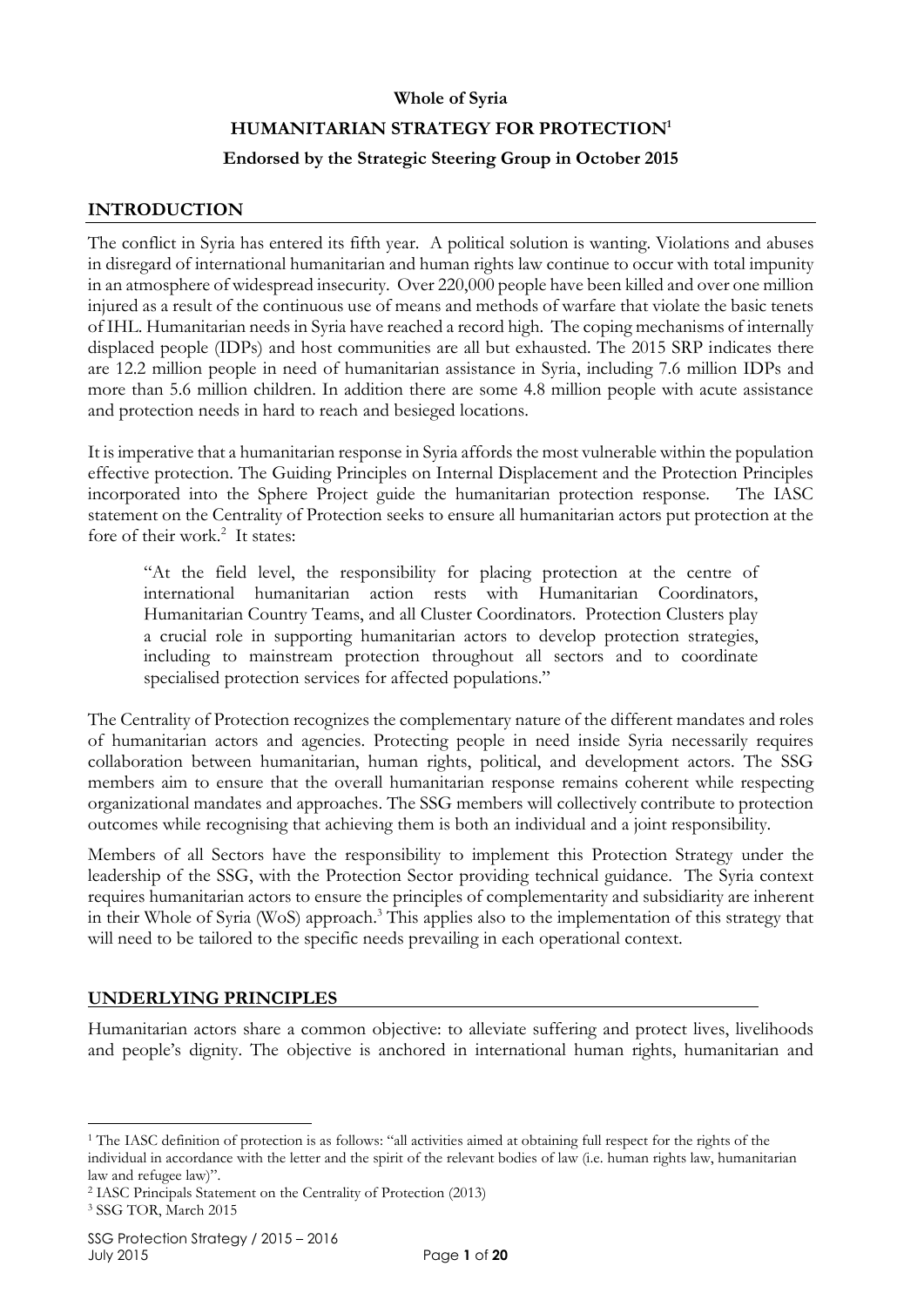Recognising that there is a need to de-politicise humanitarian assistance, the SSG re-emphasises the need to adhere to the humanitarian imperatives of humanity, neutrality, independence and impartiality and "do no harm" in all aspects of humanitarian action, to ensure a more effective protection of people in humanitarian crises.

refugee law. Humanitarian responses, in general, are intended to address acute cases of violations of these standards.<sup>4</sup>

#### **a. Protection-oriented planning and programming**

Recognising that provision of assistance may impact negatively on communities and worsen the effects of the conflict, humanitarian actors will respect the principle of "do no harm", ensure that assistance is provided in a manner that prevents or minimizes risk and threats to persons seeking assistance, and focus on the most vulnerable civilians, especially women and children. Humanitarian actors must not inadvertently do harm, and therefore must anticipate actions that may draw civilians towards conflict areas, damage the protective environment or provoke tensions within communities or between communities that are already in conflict.

#### **b. Humanitarian space and access**

It is the responsibility of all parties to the conflict to facilitate humanitarian action and access to affected populations, and to protect humanitarian organizations. Humanitarian organizations have the right to provide assistance, to ensure the affected population's right to receive assistance, and to deliver assistance in accordance with international humanitarian law and humanitarian principles.

#### **c. Equality and non-discrimination in the context of neutral humanitarian action**

The sole purpose of humanitarian assistance is to protect and assist conflict-affected populations, whoever they are and wherever they may be, without discrimination. Humanitarian action must not be determined by which party to the conflict controls a given location, and must not discriminate, reinforce or create inequalities among affected civilians.

#### **d. Accountability to affected populations**

Within their respective mandates, humanitarian actors are accountable to affected communities and base their action on participatory approaches that can allow people to have an active role in the decision making processes that affect them. This includes ensuring the participation of women, older persons, adolescents and children as well as other persons with specific protection needs. Humanitarian actors must also communicate in a transparent manner about their activities and consult with communities and their leaders on decisions that affect them, while also respecting the confidentiality of personal information.

## **SSG PROTECTION VISION**

#### **a. Enjoyment of Rights**

The SSG protection vision is that displaced persons and other civilians in Syria are protected: are able to enjoy their rights, including the right to move freely in safety and dignity, and can live their lives without being targeted or discriminated against by warring parties. The SSG members encourage protection activities and programmes that alleviate the consequences of conflict and violence and ensure adequate treatment for all those in need; secure access to, and increase access for affected people; protect vulnerable groups, including victims of human rights abuses and increase their resilience; strengthen local capacities to protect people and deliver services and improve treatment of those whose freedom of movement is restricted. The SSG members commit to ensuring that the

 $\overline{a}$ 

<sup>4</sup> OHCHR UNHCR joint paper on the Protection of Human rights in Humanitarian Crises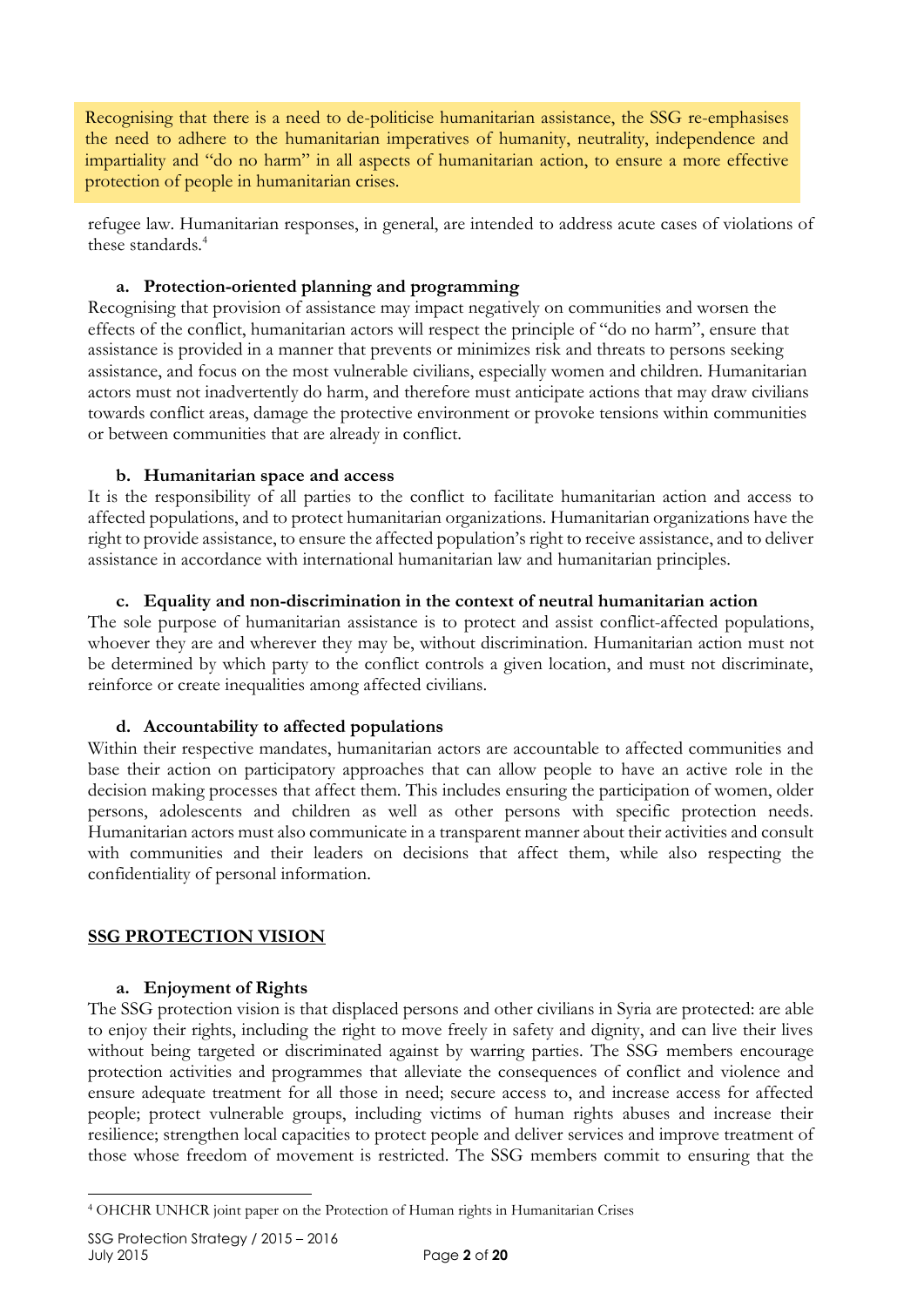humanitarian operations do not compromise populations' protective environment and enjoyment of rights.

# **b. Complementary Roles to Ensure Protection**

All members of the SSG are concerned with the protection of civilians and undertake complementary activities even though they have different mandates and operational approaches. Protection of civilians under threat of physical violence lies at the core of the RHC/HC mandate and is given priority in decisions on the use of its resources.

This strategy intends to complement other ongoing protection related work on Syria, notably the work within the scope of the Human Rights Up Front initiative, but is not a substitute for it.<sup>5</sup>

# **c. Exchange of information**

Exchange of information including information on early warning planning and response, as well as geographical and thematic response prioritization is imperative. SSG will undertake consultations as appropriate regarding respective strategies, action plans and thematic guidelines on issues of mutual relevance in order to identify, reduce and prevent violence against civilians, including GBV, child recruitment and forced recruitment of adults into armed groups, while respecting current guidelines on coordination and information sharing protocols and principles of confidentiality. Risk mitigation measures should be put in place to preserve the safety and security of sources of information, particularly victims, witnesses and local civil society actors.

The SSG aims to foster and sustain a constructive relationship between human rights, political, development and humanitarian actors and to strengthen existing coordination mechanisms on protection of civilians, while preserving humanitarian space and principles. The SSG commits to advocate on protection as reflected in the prioritization of activities. This will require consultation and interaction, including regarding the implementation of the UNSC mandated Monitoring and Reporting Mechanism (MRM) on grave violations against children, and the Monitoring, Analysis and Reporting Arrangements (MARA) on conflict related sexual violence.

# **ANALYSIS OF THE PROTECTION SITUATION IN SYRIA**

The situation in Syria is characterized by the absence of effective protection for a significant number of civilians in Syria. The current situation continues to expose civilians to human rights and IHL violations and abuses, some of which may amount to war crimes and crimes against humanity, often targeting people based on their ethnicity, religion or place of origin. Extrajudicial killings, enforced disappearances, rape and other acts of sexual violence, arbitrary arrests and detention, targeted attacks against civilians not taking part in hostilities, grave violations against children (including recruitments, killing and maiming, sexual violence, abductions), violence aimed at spreading terror among the civilian population and attacks on hospitals and schools have been widely documented.

The conflict has been characterized by the destruction of civilian property, including houses, hospitals, schools and markets; arbitrary restrictions on movement; the blocking of access to goods and services; and the looting and destruction of humanitarian property by all parties to the conflict. The conflict has become more complex with numerous formal and informal armed groups splintering and shifting alliances resulting in higher levels of civilian casualties than in past years. As a result of targeted

<sup>-</sup><sup>5</sup> Within the frame of the HRUF, the Inter-Agency Task Force (IATF) on Syria has developed a system wide Protection Strategy for Syria integrating the complementary strategies of DPA, OHCHR and humanitarian protection. The SSG strategy, builds on the Damascus HCT Strategy (endorsed February 2015), which formed the humanitarian element and, should be read in conjunction with the IATF Strategy on Syria.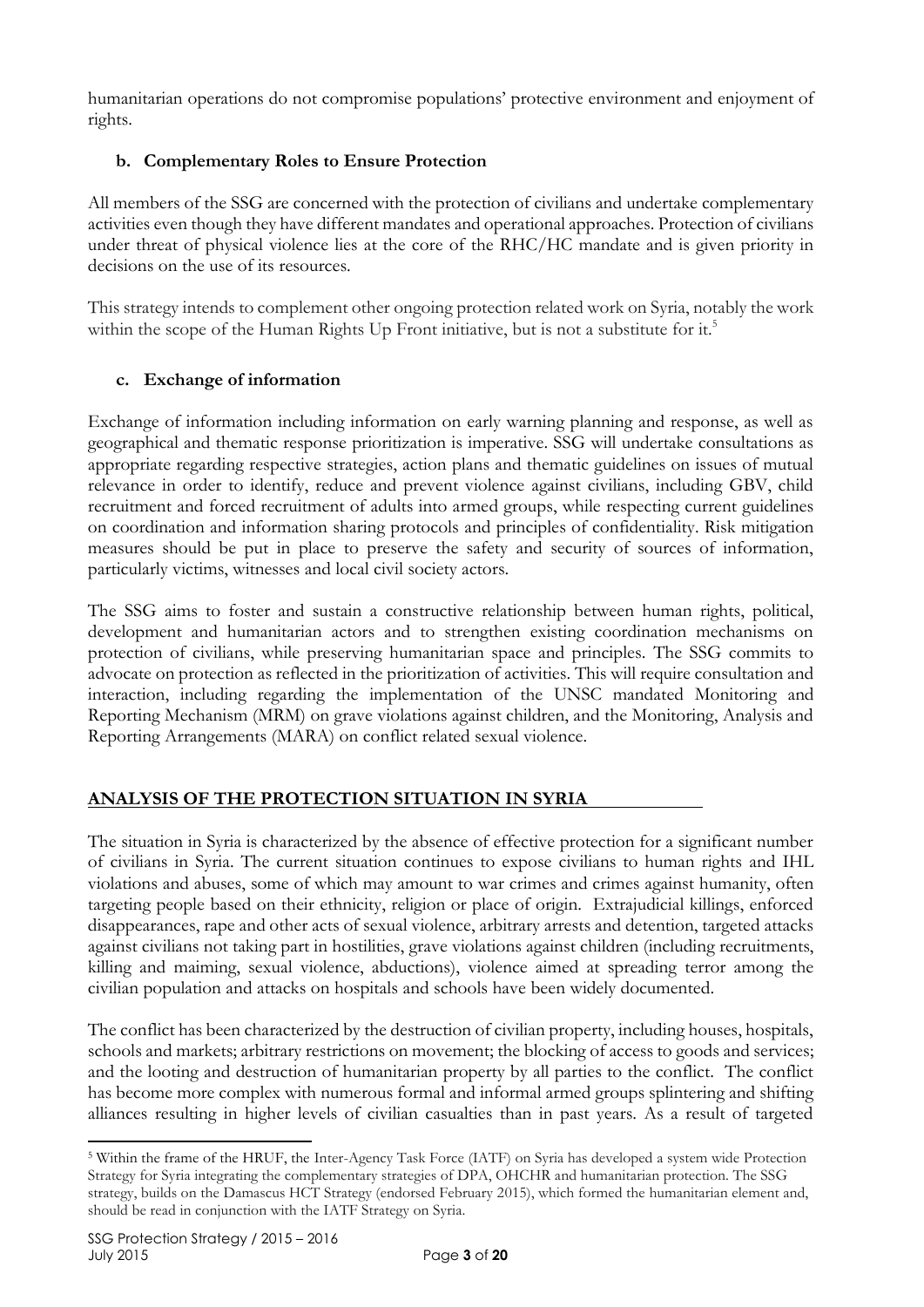violence against civilians, many people have faced multiple displacements and are exposed to multiple protection threats, especially when they move in areas with several or changing front lines. Humanitarian actors have been prohibited from accessing population in need in several locations while civilians are prohibited from leaving, resulting in desperate living conditions and, in some cases, avoidable deaths. Civilians have been arbitrarily detained by government forces and unlawfully abducted, deprived of their liberty or enslaved by members of armed groups, often forced to survive under dire humanitarian conditions and left them vulnerable to mistreatment often tantamount to torture, including sexual violence. Massive International Humanitarian Law violations and Human rights abuses are reported in areas under the control of ISIL, which remain mostly out of reach for humanitarian actors. There is widespread impunity for even the most serious violations and abuses across the country.

The impact of prolonged conflict has negatively impacted on the effectiveness of existing protection mechanisms including social and family protection networks and community-based structures. It has increased the vulnerability of specific groups – notably, multiple displaced, children and adolescents, women and girls, the elderly, people with disabilities, conflict-affected Palestine refugees, other refugees and third country nationals including migrant workers - by creating greater protection risks. Since the conflict began grave child rights violations have been systematically documented. Women have been targeted by old and new types of violence including Jihad al-nikah and enslavement, which have not been known in the recent history of Syria.

# **STRATEGIC PRIORITIES**

Protection actors in Hubs are at different stages in their development of Protection strategies, approaches and activities because different forces are at play in each operational Hub. The SSG recognises that it is necessary for one Hub (Amman) to be adaptive and evolutionary in its approach while others can be more focused on specific protection outcomes (Gaziantep) or undertake regular renewal of the strategies developed over the years (Damascus). The SSG protection strategy outlines the over-arching objectives across hubs and identifies actions that will contribute to these objectives.

The three protection priorities, outlined below, provide a clear focus for protection activities and include ensuring preparedness<sup>6</sup> for any future displacements. These priorites provide guidance for humanitarian actors and national and local authorities.

The SSG encourages each Hub to develop protection mechanisms and structures in accordance with established IASC and GPC (including AoR) guidance that will:

- Ensure an integrated response;
- Identify gaps in response and seek to find solutions through referrals to the appropriate Sector;
- Provide a forum for protection concerns to be raised and linked to humanitarian responses and other approriate mechanisms;
- Ensure critical protection concerns identified by humanitarian actors are referred to the Protection Cluster and AoRs for specialist response;
- Liaise with relevant local authorities and government as appropriate.

The Work Plan (Annex I) details lead responsibility for the overall implementation and critical actions under each of the Protection Priorities below. It also serves to operationalize the Protection Strategy and will be used to achieve the SSG's protection vision and objectives. Each objective includes a number of activities and indicators that can be monitored and measured.

 $\overline{a}$ <sup>6</sup> This document should provide guidance when contingency planning and developing preparedness plans.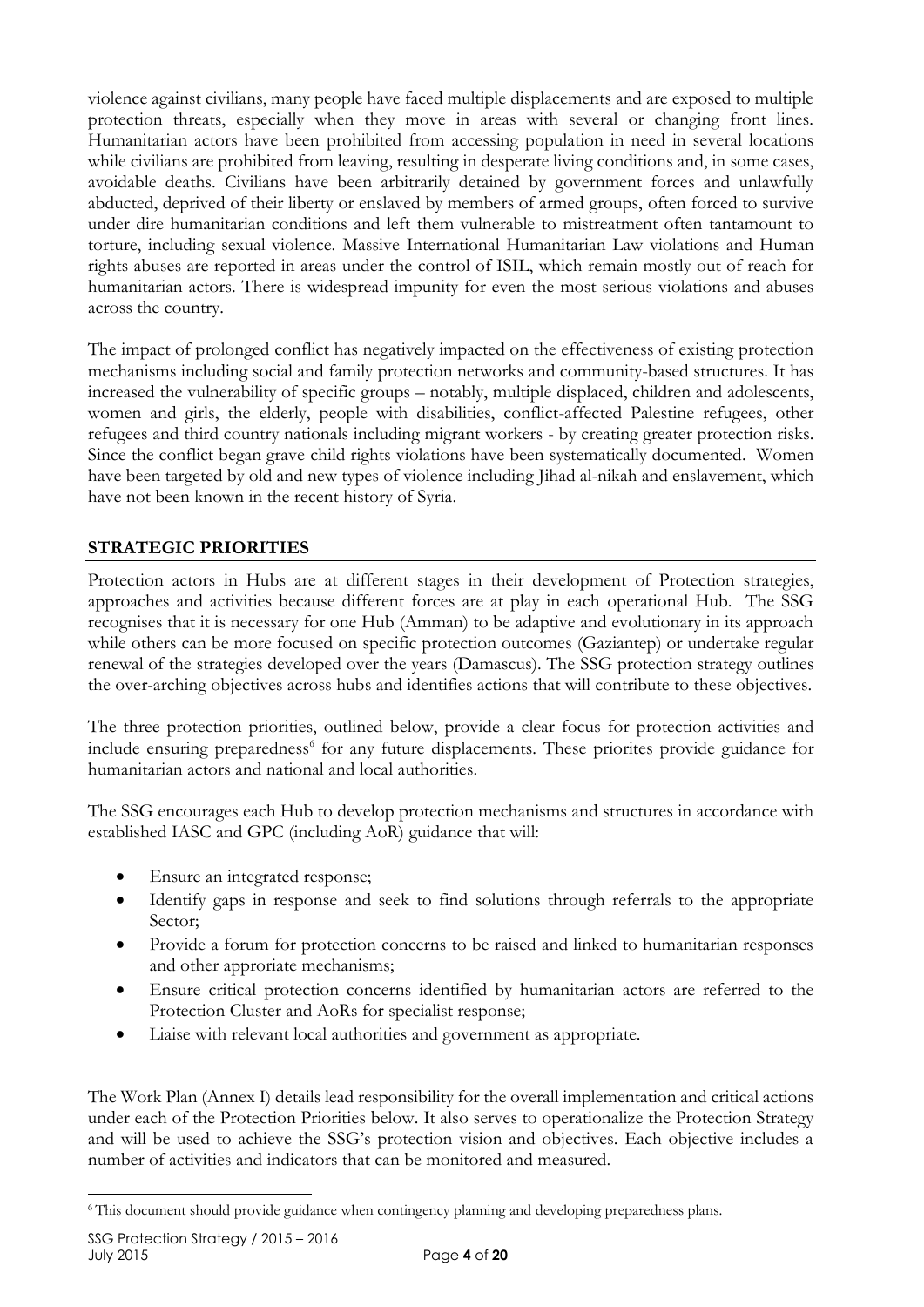PRIORITY ONE - Create and sustain a protective environment and enhance protection through encouraging respect for IHL and HRL and mitigating protection risks through advocacy.

To gain insight into the main protection needs and vulnerabilities of the affected population the SSG members encourage:

a. Joint assessments, in particular for IDPs, for the purpose of a more targeted humanitarian response aimed at meeting protection needs and to strengthen evidence-based advocacy at all levels and with different stakeholders. The principle of independent humanitarian assessments (including post distribution) with civilian populations should be upheld. Assessments must, to the extent possible, rely on participatory approaches. Sectors and Hubs will agree on protocols to facilitate information sharing between sectors where possible to enable a deeper analysis and targeted advocacy to ensure protection needs are met.

b. Development of a mechanism that gathers information on IDPs including: location, humanitarian situation and protection needs and tracks movement to the extent possible and with the objective of ensuring an appropriate and targeted response.

c. Monitoring of the protection situation of IDPs and conflict affected civilians, especially those who have suffered physical or psychological harm resulting directly from the conflict, to inform decision making for the provision of appropriate humanitarian responses. The SSG notes that protection monitoring is distinguished from human rights monitoring and is linked to the availability of resources and appropriate responses in the humanitarian response.<sup>7</sup> It is imperative that those who have special needs and those who are most vulnerable are identified and prioritised. Available avenues to assist this process of identification include:

- 1. Vulnerable Categories: a 4-page guide from the Protection Sector to assist in all phases of programming: i) assessment; ii) designing response; iii) sharing information; iv) during implementation. (Annex III)
- 2. The Ministry of Social Affairs or similar counterpart can be approached for information on individuals in specific geographic locations who are vulnerable.
- 3. Municipality authorities can advise on vulnerable persons in the locality.
- 4. In collective centres, vulnerable persons identified by NGO or other UN protection team.

d. Awareness-raising on international humanitarian and human rights law and humanitarian and protection principles that reaches a wide group of stakeholders. Awareness-raising will complement protection advocacy by fostering the necessary understanding and sense of accountability of all the stakeholders.

e. Development of policy papers on humanitarian evacuations, safe zones/buffer zones, IDP returns, informed by GPC and other appropriate guidance. Define decision-making processes and lines of authority for interaction with non-humanitarian actors in development of such policies. Guidance will be based upon protection principles that will ensure minimum standards as well as effective communication and information sharing including with the affected communities and providing special measures for persons with specific needs.

<sup>-</sup><sup>7</sup> Specifically mandated institutions including the Commission of Inquiry on the Syrian Arab Republic, OHCHR and the MRM are responsible for documenting violations of international humanitarian law and human rights in Syria and have the requisite expertise.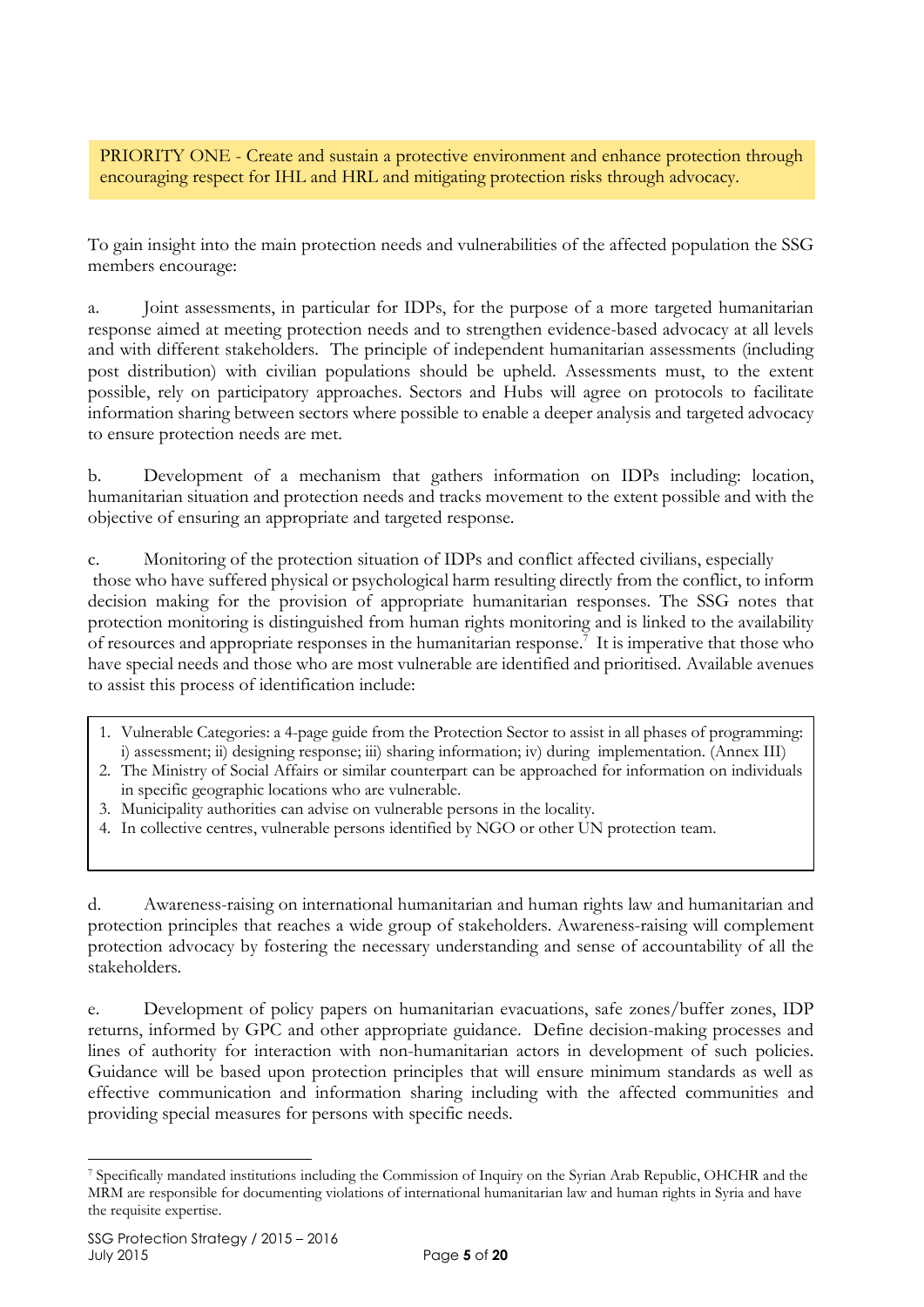f. All strategic planning exercises, including contingency planning, sector strategies and localised strategies should reflect potential protection risks and mitigating measures.

Advocacy priorities identified for the WoS are articulated in the SSG Protection Advocacy Plan (Annex II).

PRIORITY TWO - Increase access to protection responses for the most vulnerable and people with specific needs giving particular emphasis to child protection and gender-based violence (GBV) prevention and response.

The SSG members encourage prioritization of:

- a. A collaborative approach involving relevant Sectors that will increase protection services in accessible areas of Syria to mitigate the consequences of the crisis and foster peace, reconciliation and resilience.
- b. The development of community support mechanisms, particularly for child protection, GBV prevention and response and risk education on explosive weapons.
- c. Expanding psychosocial support services through static and mobile child and adolescent friendly spaces; increasing community based protection activities to better reach the most vulnerable groups in areas deemed safe and those residing in geographically hard to reach areas; raising awareness on child recruitment and child rights; providing comprehensive services to boys and girls at risk and survivors of violence; establishing and developing existing case management systems and referral mechanisms; mainstreaming the Minimum Standards for Child Protection in Humanitarian Action and enhancing capacity of child protection actors.
- d. Given that women and adolescent girls are disproportionately affected by slavery and sexual violence due to forced displacement, family separation, lack of basic structural and societal protections, and the limited availability of and safe access to services will require innovative protection responses. Key activities, when access permits, will include the expansion of activities related to the prevention and response of gender-based violence (GBV) including safety audits; creation of safe spaces for women; psychosocial support services; case management; establishment and development of GBV referral pathways; PSS and CMR trainings for health workers; livelihood activities for survivors and support for reintegration of survivors into their communities.
- e. Access to all appropriate civil documents necessary for the enjoyment and exercise of rights, including widows and orphans, who may need support with custody and inheritance matters. The SSG encourages all humanitarians actors to ensure IDPs are supported so that they can access appropriate documents. Humanitarian actors should ensure that IDPs are aware of the documents they require and where they can access assistance in legal matters. Where possible the SSG encourages the development of complaints mechanisms so people have an avenue to raise programme or protection concerns. Such mechanism should be designed to ensure accessibility by all members of the community.

PRIORITY THREE - Strengthen capacities of local actors to assess, analyze and respond to the protection needs of affected populations and mainstreaming protection across the humanitarian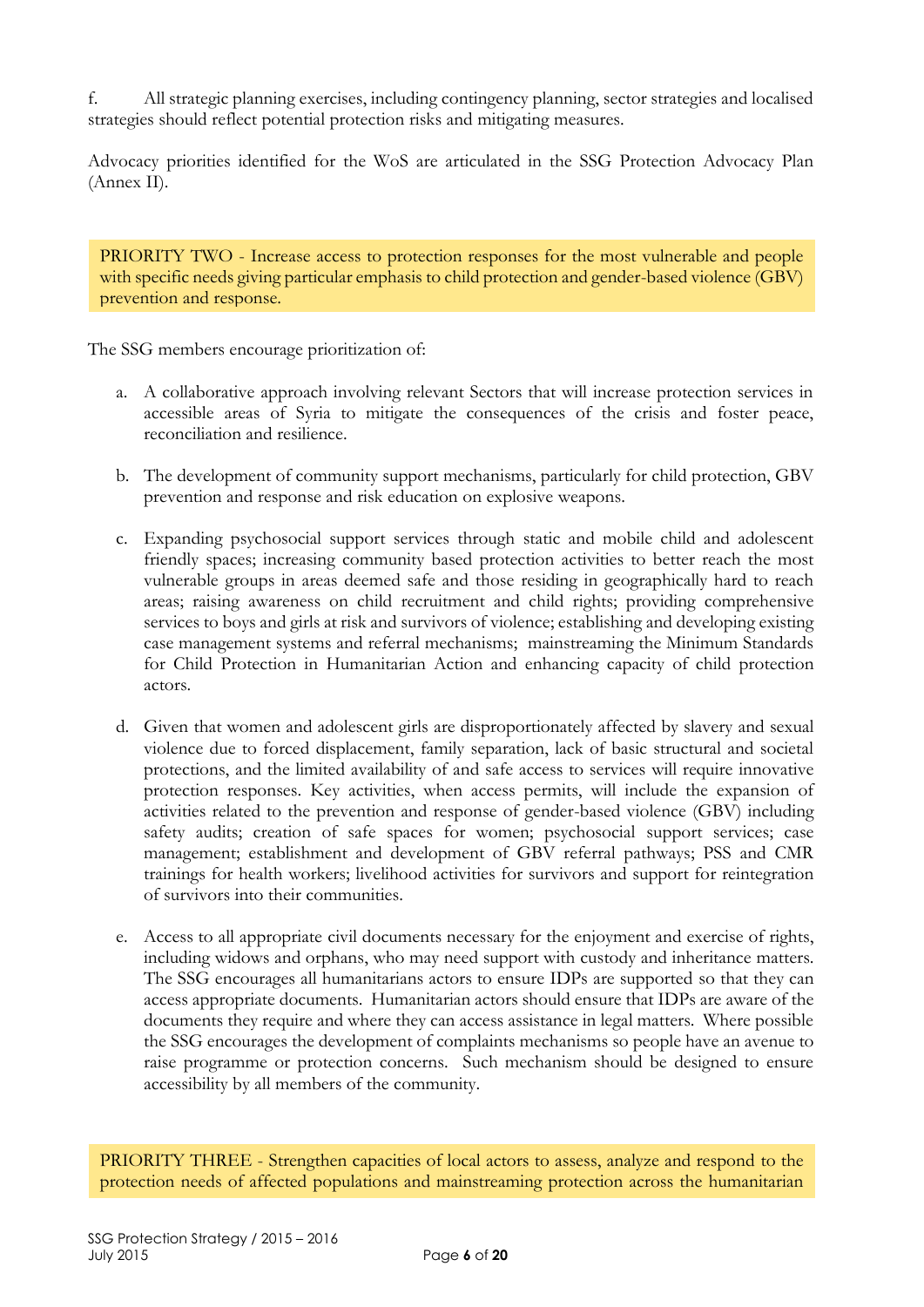The SSG ecourages the humanitarian community to strengthen the capacities of local actors, including those at risk, by developing their understanding of the humanitarian principles of humanity, impartiality, neutrality, independence and 'do no harm' and basic principles of international humanitarian and human rights law. Staff and volunteers must have an opportunity to access protection mainstreaming training with a practical focus on their programmes to ensure an understanding not only of the protection principles but also on how to integrate them in their daily work. Staff have a responsibility to report to the Protection Sector leads any serious protection concerns that require a separate protection response through their organisation or agency.

The SSG is committed to the Prevention of Sexual Exploitation and Abuse (PSEA). All necessary measures will be taken to ensure response mechanisms, including telephone hotlines, are in place and actions will be taken in response to complaints of sexual exploitation and abuse of affected communities by staff of humanitarian actors.

Protection sector members should ensure where possible the participation of IDPs and the wider community when planning protection responses to encourage the empowerment of IDPs. Meaningful participation and informed engagement programmes should reach out to all IDPs including boys and girls, women and men, older persons and persons with disabiities. Information relating to assistance and related matters should be proactively distributed to ensure communities and in particular vulnerable persons are aware of their entitlements and options. Humanitarian organisations must ensure that IDPs and people in host communities are fully informed and that information is accessible to all in user friendly formats. Support should be provided to vulnerable persons to ensure they are included in any assistance process.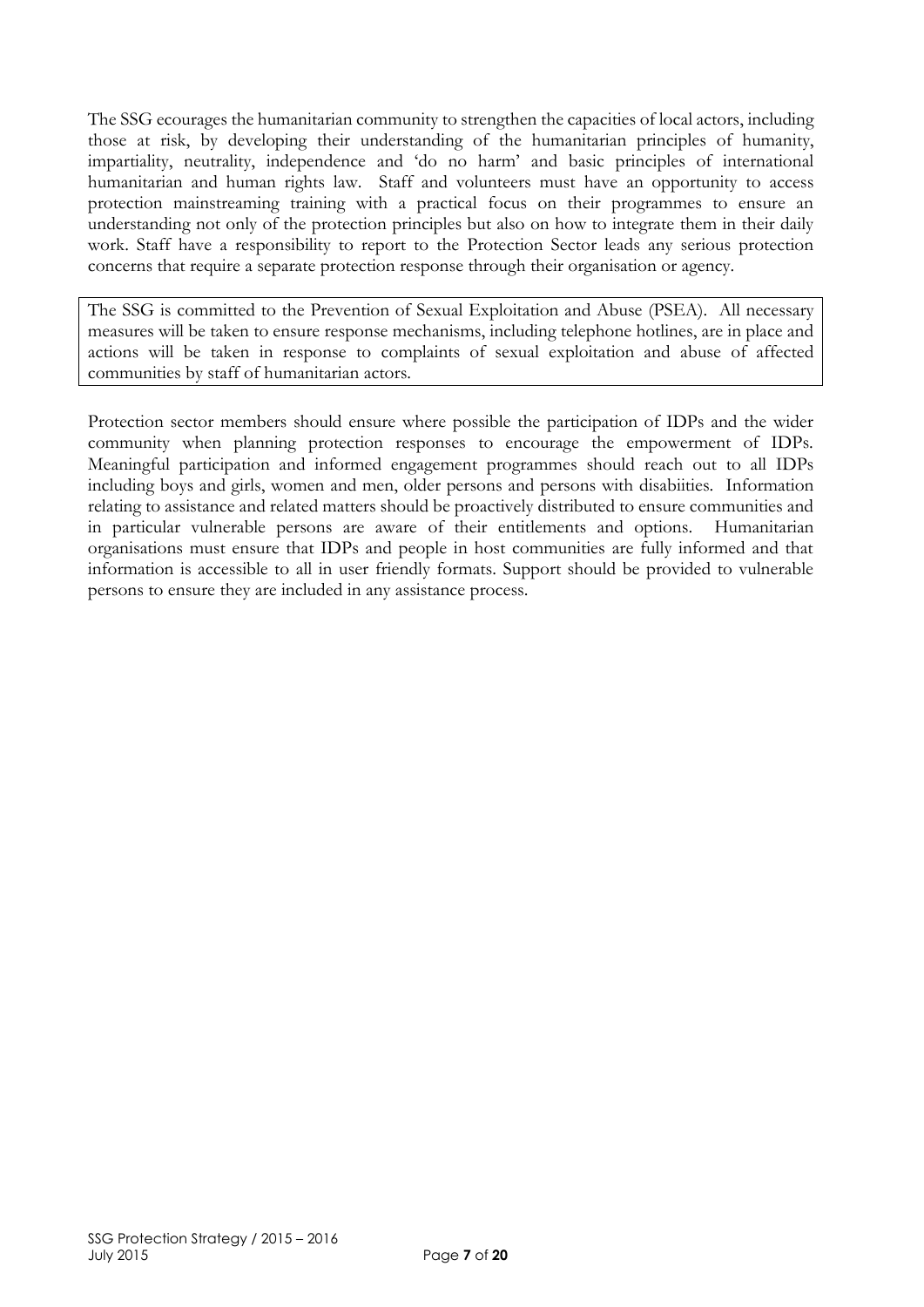## **Annex I: Protection Strategy Action Plan**

This Action Plan lists the core activities that will be undertaken by relevant humanitarian actors to fulfill the protection vision of the SSG and achieve the objectives of the Protection Strategy.

Protection Priorities

- 1) Create and sustain a protective environment and enhance protection through encouraging respect for IHL and HRL and mitigating protection risks through advocacy.
- 2) Increase access to protection responses for the most vulnerable and people with specific needs, giving particular emphasis to child protection and gender-based violence (GBV) prevention and response.
- 3) Strengthen capacities of local actors to assess, analyze and respond to the protection needs of affected populations and mainstreaming protection across the humanitarian response.

| <b>Key Activities</b>                                                                                                                                                                                                                                                                                                                                                         | <b>Progress Indicators</b>                                                                                                                                                                                                                                                                                                                                                                                                                                                                                                                                                                  | Lead                                                                                                      | Participants                                                                                                                                              |
|-------------------------------------------------------------------------------------------------------------------------------------------------------------------------------------------------------------------------------------------------------------------------------------------------------------------------------------------------------------------------------|---------------------------------------------------------------------------------------------------------------------------------------------------------------------------------------------------------------------------------------------------------------------------------------------------------------------------------------------------------------------------------------------------------------------------------------------------------------------------------------------------------------------------------------------------------------------------------------------|-----------------------------------------------------------------------------------------------------------|-----------------------------------------------------------------------------------------------------------------------------------------------------------|
|                                                                                                                                                                                                                                                                                                                                                                               |                                                                                                                                                                                                                                                                                                                                                                                                                                                                                                                                                                                             |                                                                                                           |                                                                                                                                                           |
| Objective 1:                                                                                                                                                                                                                                                                                                                                                                  |                                                                                                                                                                                                                                                                                                                                                                                                                                                                                                                                                                                             |                                                                                                           |                                                                                                                                                           |
| 1.1 Increase engagement with<br>parties to the conflict, stressing<br>the need to protect civilians<br>comply<br>with<br>basic<br>and<br>principles of international<br>humanitarian law, reaffirming<br>authorities<br>have<br>that<br>the<br>primary responsibility for the<br>security, safety and well-being<br>of civilians and displaced<br>persons across the country. | Number and nature of actions<br>taken by the parties to the<br>conflict to address violations of<br>IH and HR law and the Guiding<br>principles on IDPs;<br>Number of times protection<br>issues are raised with parties to<br>the conflict by the international<br>humanitarian, political<br>and<br>human rights actors<br>Parties to the conflict response<br>to advocacy<br>Action Plans signed to address<br>specific child rights violations<br>(MRM framework)<br>Public commitments made by<br>parties related to PoC issues,<br>including specific measures to<br>protect children | RHC/HC/<br>DRHC/OSE                                                                                       | HCT/<br>HLG<br>Member States,<br>relevant<br>international<br>humanitarian,<br>political<br>and<br>Human<br>rights<br>and<br>actors<br>NGO <sub>s</sub> . |
| 1.2 Raise key protection issues<br>and trends with leadership of<br>warring parties and other<br>relevant stakeholders with a<br>view to resolving issues.                                                                                                                                                                                                                    | Advocacy messages related to<br>protection are distributed and<br>have measurable impact.                                                                                                                                                                                                                                                                                                                                                                                                                                                                                                   | HC / RHC /<br><b>DRHC</b><br>Action alone or<br>together<br>depending on<br>the nature of<br>the message. | 3 Pillars<br>(humanitarian,<br>political and<br>Human rights)<br>protection<br>agencies,<br>protections<br>sectors and<br><b>HRAs</b>                     |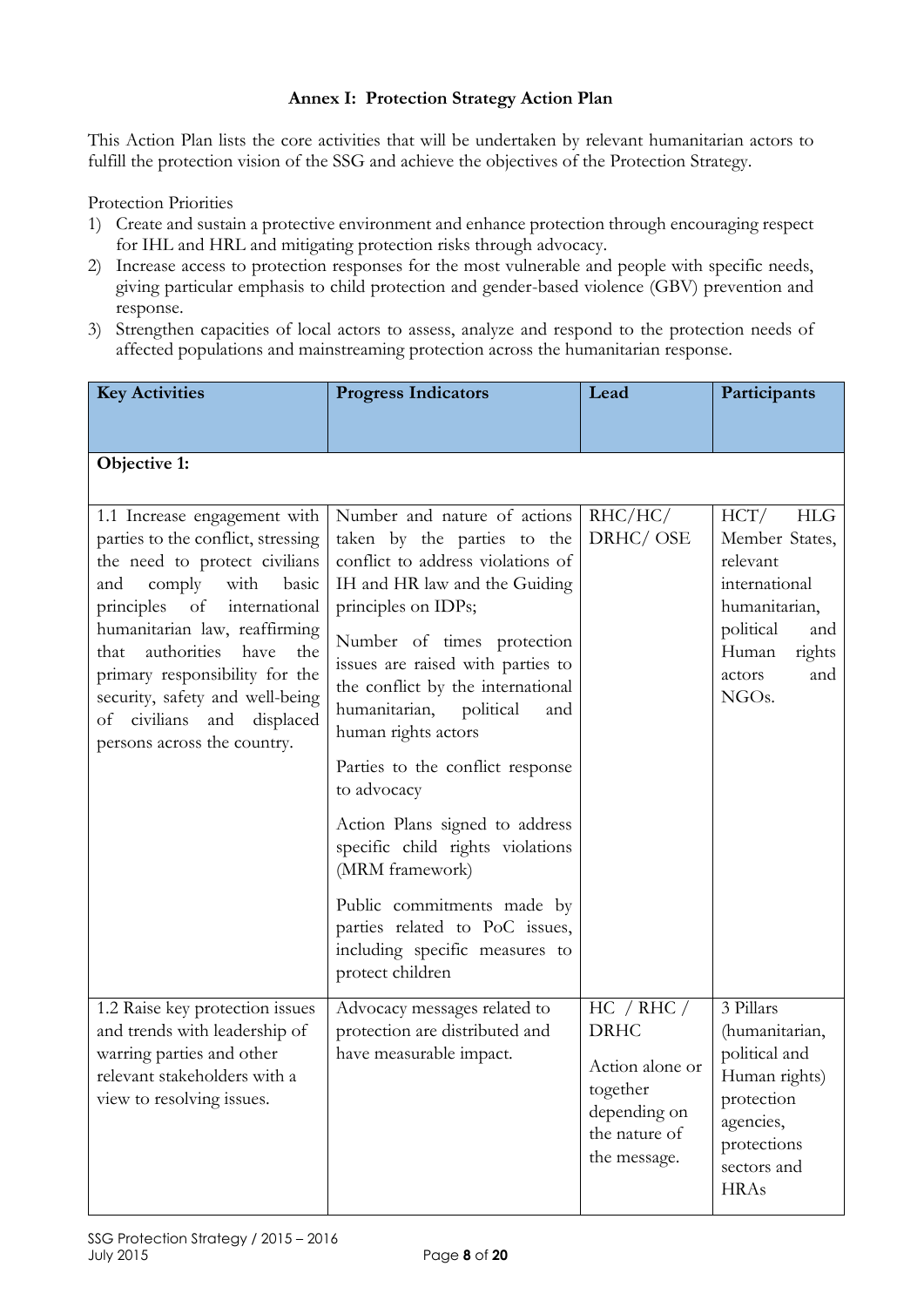| 1.3 Monitor, report and<br>respond to grave violations<br>against children (UNSC<br>mandated MRM)<br>1.4 Advocate for access to<br>affected population in<br>besieged areas, hard to reach | Quarterly reports produced on<br>reported grave violations against<br>children. Outcomes of meetings<br>with Inter-Ministerial<br>Committee in Damascus<br>Progress in engagement with<br>AOGs (measured against a set<br>of agreed upon benchmarks)<br>Number of visits to areas<br>identified<br>Number of locations raised to                              | $\overline{HC}$ and<br>UNICEF, RHC<br>HC, OSE | Protection<br>Sector/Sub-<br>sectors,<br>UNICEF, UN<br>MRM lead<br>agencies,<br>HRAs, INGOs,<br>NGOs<br>OCHA, Lead<br>protection<br>agencies |
|--------------------------------------------------------------------------------------------------------------------------------------------------------------------------------------------|---------------------------------------------------------------------------------------------------------------------------------------------------------------------------------------------------------------------------------------------------------------------------------------------------------------------------------------------------------------|-----------------------------------------------|----------------------------------------------------------------------------------------------------------------------------------------------|
| areas<br>1.5 Consult regularly on<br>strategies, action plans and<br>thematic guidelines on action<br>related to the protection of<br>civilians, GBV, child<br>protection, etc.            | government and AOG and<br>responded to<br>Number of strategies and other<br>relevant documentation<br>developed that incorporate key<br>protection principles and best<br>practices related to protection                                                                                                                                                     | RHC/HC/<br><b>UNFPA</b>                       | OSE, UNHCR,<br>UNICEF,<br>WHO,<br>UNFPA,<br>Protection<br>Sector,<br>$CP/GBV$ sub-<br>sectors, HRAs                                          |
| 1.6 Advocate with parties to<br>the conflict to ensure freedom<br>of movement                                                                                                              | Number of displaced persons<br>who are able to move to access<br>safety/assistance and / or<br>return in safety and dignity to<br>the residence of their choice<br>Increased measures (awareness<br>raising, information campaigns,<br>etc.) to ensure the movement of<br>displaced persons is voluntary,<br>safe, dignified, and through<br>informed consent | HC/DRHC/<br><b>UNHCR</b>                      | Lead protection<br>agencies and<br>protection<br>sector                                                                                      |
| 1.7 Assist Office of the Special<br>Envoy                                                                                                                                                  | Respond to requests for<br>assistance during<br>Geneva Consultations on Safety<br>and Protection and on de-<br>escalation of conflict, IHL,<br>HRL, access and Protection                                                                                                                                                                                     | <b>RHC</b>                                    | Lead protection<br>agencies and<br>protection<br>sector and<br><b>HRAs</b>                                                                   |
| prevention and response.                                                                                                                                                                   | Objective 2: Increase access to protection responses for the most vulnerable and people with<br>specific needs, giving particular emphasis to child protection and gender-based violence (GBV)                                                                                                                                                                |                                               |                                                                                                                                              |
| 2.1 Increase capacity to<br>prevent and respond to GBV<br>through multi-sector service                                                                                                     | Increase in number of locations<br>with multi-sector services for<br>GBV prevention and response                                                                                                                                                                                                                                                              | <b>UNFPA</b>                                  | Health Sector,<br>GBV sub-<br>sector                                                                                                         |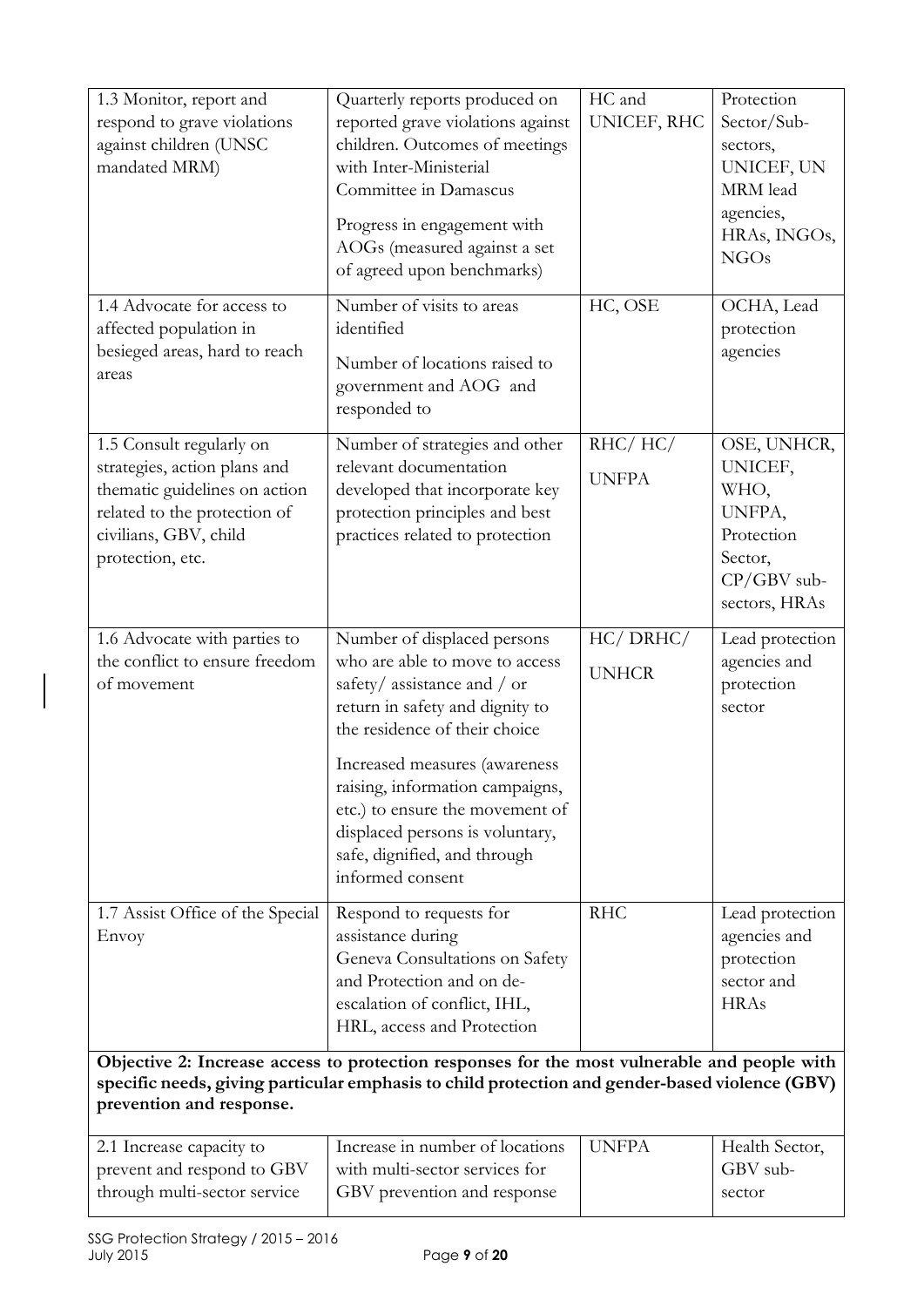| providers including<br>psychosocial, medical, case<br>management, etc.                                                                                                                                                                                                                       | Number of multi-sector services<br>meeting minimum standards of<br>quality                                                                                                                                                                                                                                        |                       |                                    |
|----------------------------------------------------------------------------------------------------------------------------------------------------------------------------------------------------------------------------------------------------------------------------------------------|-------------------------------------------------------------------------------------------------------------------------------------------------------------------------------------------------------------------------------------------------------------------------------------------------------------------|-----------------------|------------------------------------|
| 2.2 Strengthen community<br>based systems for preventing<br>and responding to separation<br>of children from families,<br>recruitment of children,<br>physical violence against<br>children, and for providing<br>psychosocial support services<br>for children affected by the<br>conflict. | Increased capacity of<br>communities to prevent<br>separation of children from their<br>families, protect children from<br>physical injuries, recruitment,<br>and to provide psychosocial<br>support services                                                                                                     | <b>UNICEF</b>         | Child<br>protection Sub-<br>sector |
| 2.3 Promote access to civil<br>documentation to facilitate<br>freedom of movement and<br>access to services                                                                                                                                                                                  | Number of people provided<br>with legal advice and counseling<br>on documentation issues.<br>Number of protection<br>assessments conducted to<br>identify obstacles to accessing<br>civil documentation and<br>mechanisms established for<br>follow up                                                            | <b>UNHCR</b>          | HC, Protection<br>Sector           |
| 2.4 Integrate IDP choices into<br>the humanitarian response and<br>analyze interventions that<br>affect freedom of movement<br>and enjoyment of rights                                                                                                                                       | Increased information is<br>available on freedom of<br>movement including obstacles<br>and constraints which inform<br>interventions/assistance                                                                                                                                                                   | <b>UNHCR</b>          | All Sector<br>Leads and<br>members |
| 2.5 Develop actions and<br>interventions based on<br>humanitarian-protection<br>analysis to support early<br>recovery, in consultation with<br>IDPs, local population and<br>authorities                                                                                                     | Actions are implemented for<br>achieving access to humanitarian<br>assistance, based on the finding<br>of protection monitoring and<br>other relevant assessments<br>Regular discussions held with<br>development actors on<br>interventions, including<br>rehabilitation of basic<br>infrastructure and services | UNHCR,<br><b>UNDP</b> | HC, DRHC,<br>HCT, HLG              |
| 2.6 Collect baseline data on<br>potential areas of movement<br>and identify key obstacles and<br>constraints, in particular for<br>vulnerable groups (youth,<br>women, children, elderly)                                                                                                    | More information and analyses<br>are available on relevant issues,<br>including safety, security and<br>access to services including for<br>vulnerable groups in key areas<br>Number of profiling exercises<br>of at-risk populations conducted                                                                   | <b>CCCM</b> Sector    | UNHCR, IOM                         |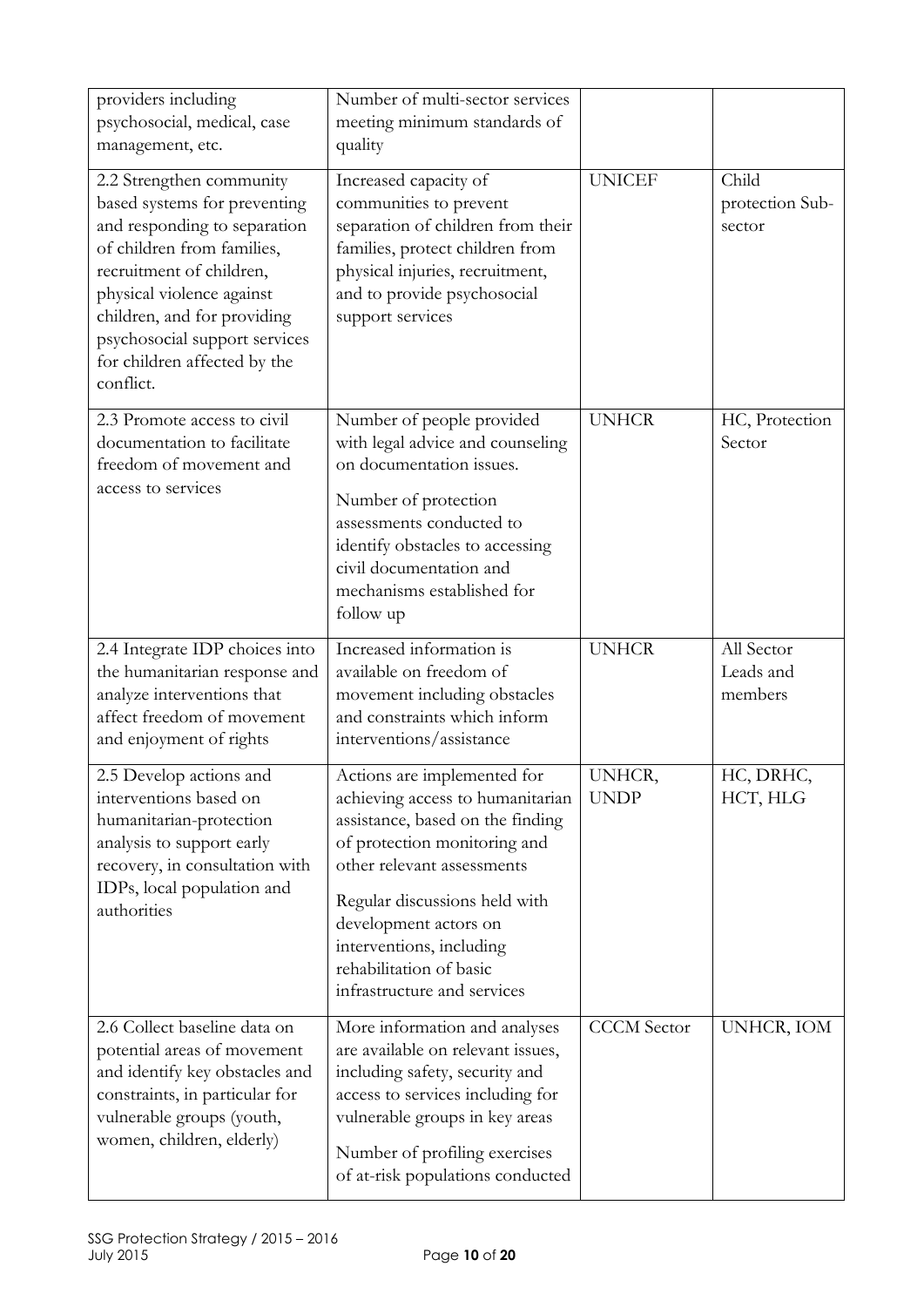| 2.7 Mitigate safety risks for<br>displaced and conflict affected<br>civilians by removing ERW/<br>UXO/landmines, and<br>providing risk education                                                       | Areas of movement, return or<br>local integration continue to be<br>cleared and become safe for the<br>movement and return of<br>displaced civilians<br>Number of people receiving<br><b>Risk Education</b><br>Objective 3: Strengthen capacities of local actors to assess, analyze and respond to the<br>protection needs of affected populations and mainstreaming protection across the | RHC/DRHC                                                                          | UNMAS,<br>UNICEF,<br>Protection<br>Sector, Mine<br>Action sub-<br>sector, Parties<br>to the conflict |
|--------------------------------------------------------------------------------------------------------------------------------------------------------------------------------------------------------|---------------------------------------------------------------------------------------------------------------------------------------------------------------------------------------------------------------------------------------------------------------------------------------------------------------------------------------------------------------------------------------------|-----------------------------------------------------------------------------------|------------------------------------------------------------------------------------------------------|
| humanitarian response.<br>3.1 Facilitate an understanding<br>of protection mainstreaming<br>and support<br>operationalization of<br>protection mainstreaming                                           | Four sectors are targeted (FSL,<br>Health, NFI/Shelter and<br>WASH) for protection<br>mainstreaming pilot project<br>Conduct assessment of<br>protection mainstreaming<br>programs/initiatives and<br>establish measures and systems<br>to ensure protection is                                                                                                                             | RHC, HC,<br>DRHC, Lead<br>Sector<br>Agencies,<br><b>OCHA</b>                      | Protection<br>Sector,<br>UNHCR,<br>OCHA,<br>ProCap                                                   |
|                                                                                                                                                                                                        | mainstreamed in the<br>humanitarian response<br>Development of sector specific<br>checklists and protection<br>mainstreaming tools<br>Number of trainings on<br>protection mainstreaming<br>(including CP and GBV)                                                                                                                                                                          |                                                                                   |                                                                                                      |
| 3.2 Engage, support and<br>invest in national civil society<br>organizations that are working<br>with affected populations and<br>providing direct protection<br>services                              | At least 30%<br>increase/diversification in<br>funding to strengthen the<br>institutional capacity of national<br>NGOs working directly with<br>affected populations and<br>providing protection services                                                                                                                                                                                   | Sector Lead<br>Agency                                                             | Donors                                                                                               |
| 3.3 Improve sharing of<br>information on protection<br>issues and trends across the<br>country among sectors for<br>incorporation into their<br>respective programming in<br>appropriate circumstances | Number of analytical, situational<br>or contextual protection reports<br>shared with the sectors and<br>humanitarian field sites<br>Number of forums where<br>protection information is shared<br>sector-wide at the country level                                                                                                                                                          | Protection<br>Sector,<br>including GBV<br>and child<br>protection sub-<br>sectors | Lead protection<br>agencies,<br>INGOs,<br>NGOs and<br><b>HRAs</b>                                    |
| 3.4 Set up mechanisms to<br>ensure feedback, including                                                                                                                                                 | An Accountability to Affected<br>Populations Framework (AAP)                                                                                                                                                                                                                                                                                                                                | HC/ RHC                                                                           | OCHA, Sector<br>Leads,<br>Protection                                                                 |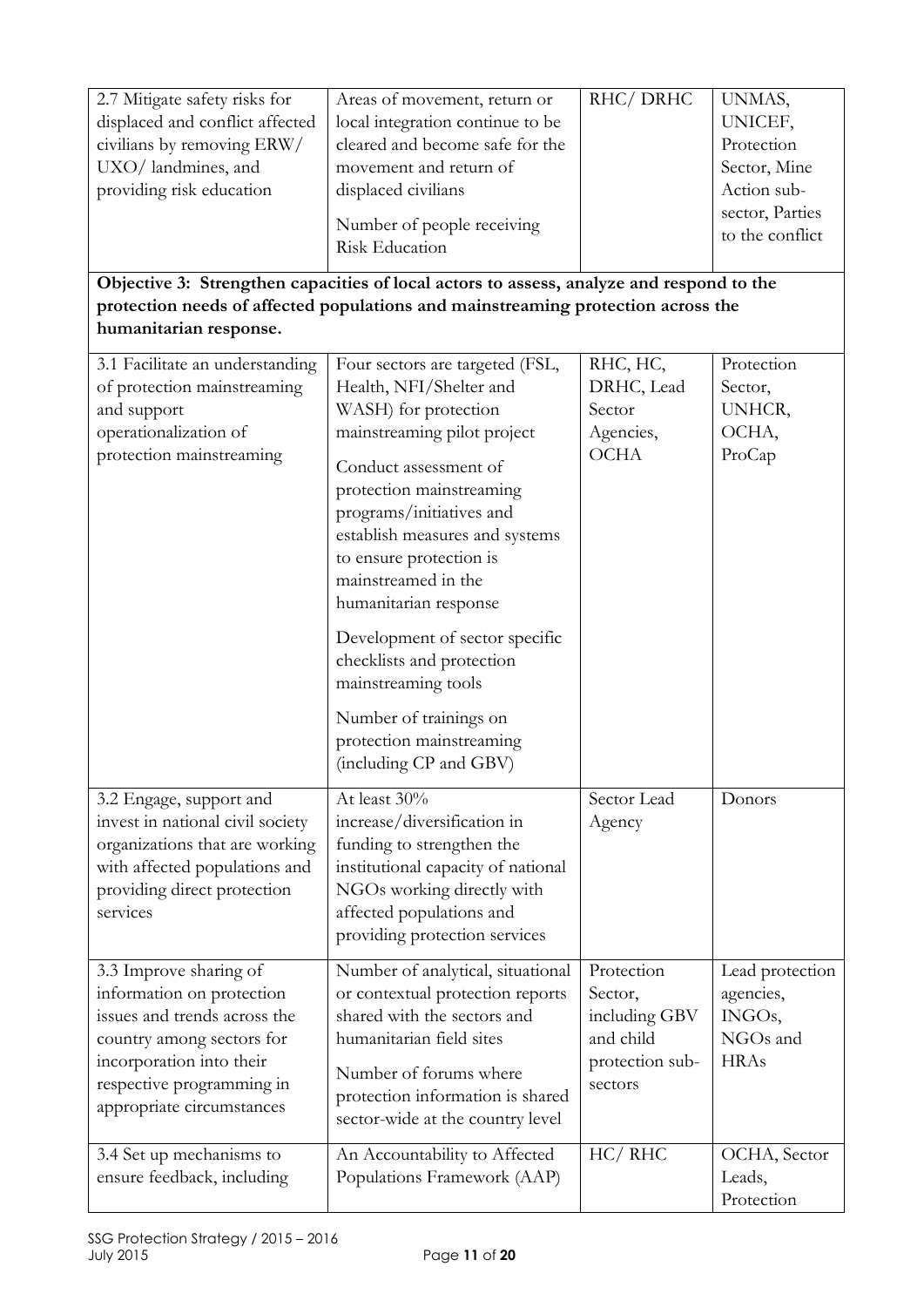| complaints, from the affected<br>populations | is operationalized following and<br>AAP mapping exercise<br>HRP review reports include a<br>community accountability<br>component<br>HCT includes consultations |        | Sector, lead<br>protection<br>Agencies and<br>partners |
|----------------------------------------------|-----------------------------------------------------------------------------------------------------------------------------------------------------------------|--------|--------------------------------------------------------|
|                                              | with affected populations in its                                                                                                                                |        |                                                        |
|                                              | field visits and findings of the                                                                                                                                |        |                                                        |
|                                              | consultations in its reports                                                                                                                                    |        |                                                        |
| 3.5 Advocate with 3 Pillars                  | Advocacy conducted to                                                                                                                                           | HC/RHC | 3 Pillars, Lead                                        |
| (political, humanitarian and                 | encourage SSG to develop                                                                                                                                        |        | Protection                                             |
| Human Rights) to develop a                   | information sharing protocol on                                                                                                                                 |        | agencies,                                              |
| comprehensive information                    | alleged human rights violations                                                                                                                                 |        | protection                                             |
| sharing protocol regarding                   | and abuses particularly in                                                                                                                                      |        | Sector and                                             |
| alleged incidents of human                   | relation to individual protection                                                                                                                               |        | INGOs and                                              |
| rights violations and abuses,                | cases                                                                                                                                                           |        | NGOs                                                   |
| particularly in relation to                  |                                                                                                                                                                 |        |                                                        |
| individual protection cases,                 |                                                                                                                                                                 |        |                                                        |
| recognizing established                      |                                                                                                                                                                 |        |                                                        |
| principles and good practice,                |                                                                                                                                                                 |        |                                                        |
| including "do no harm"                       |                                                                                                                                                                 |        |                                                        |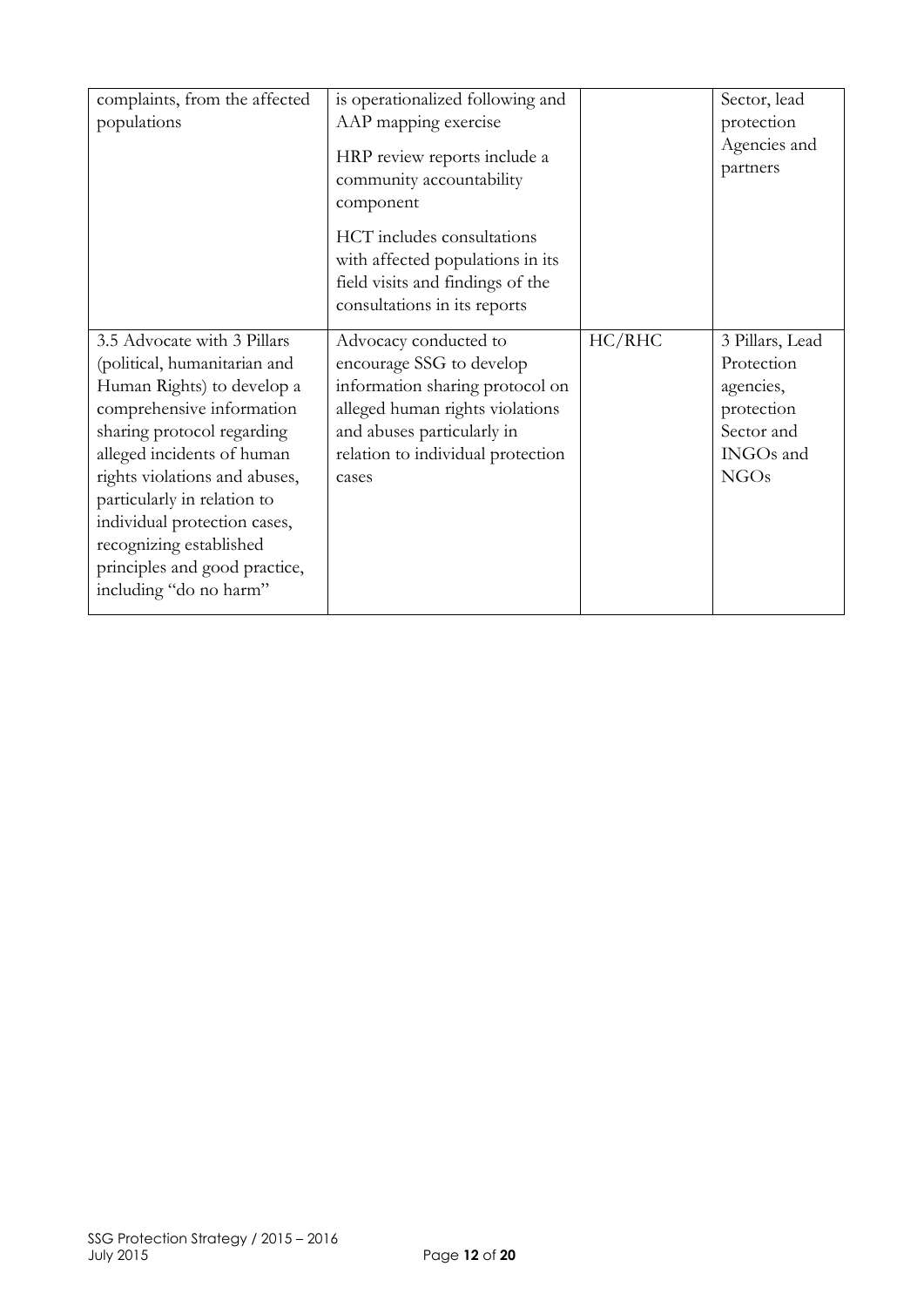#### **Annex II: SSG Protection Advocacy Strategy**

This strategy is linked to the overall Strategic Response plan and SSG protection strategy. Stressing the importance of the centrality of protection, (and the complementary Rights Up Front initiative). 8 The advocacy strategy is informed by the twin principles of raising attention about the protection needs of civilians affected by the conflict in Syria and prioritising and addressing these needs to improve the effectiveness of assistance and other response interventions to ensure the most vulnerable are reached. The SSG protection advocacy strategy prioritises clear and measurable actions that can be taken by the SSG and operational actors. For structural suggestions on how to improve protection advocacy, see Annex III.

1. The SSG endorses this document for the following purposes:

- a. To provide a basis for the SSG's advocacy with stakeholders on the protection of persons affected by the conflict within Syria.
- b. To provide principles and a foundation for the SSG when providing humanitarian assistance, including engagement with local authorities and parties to the conflict.
- c. To influence parties to the conflict and other stakeholders to adopt practices and policies that ensures the protection of persons affected by the conflict according to international human rights and humanitarian law.

2. The SSG has identified the following advocacy areas as cross cutting themes to improve the protective environment within Syria, under the framework of Objective 1 of the protection strategy:<sup>9</sup>

PRIORITY ONE - Create and sustain a protective environment and enhance protection through encouraging respect for IHL and HRL and mitigating protection risks through advocacy.

Advocacy in order to contribute to the ending of:

- Targeted and indiscriminate attacks against civilians and causing damage to civilian objects and infrastructure, including medical facilities, schools, market places, are ended
- Denial of civilians' ability to access basic services such as food, water, healthcare as a method of warfare including the use of besiegement; Barriers undermining the ability of civilians to safely access services and humanitarian assistance and make voluntary decisions to leave areas of high risk.
- Sexual violence especially in detention and at checkpoints, and stigma and marginalization faced by survivors
- Lack of access to civil documentation

3. Below is a brief description of each protection priority area followed by a set of advocacy messages and recommendations to the parties to the conflict, national and local authorities, the international donor community as well as domestic and international humanitarian organizations.

-

<sup>8</sup> Centrality of Protection is complementary to and distinct from Rights Up Front. The latter is a UN initiative largely pertaining to UN own practices and conduct in the wake of the 'Sri Lanka Report.' The Centrality of Protection is a more expansive framework that explores the complementary roles and responsibilities among humanitarian actors to contribute to protection outcomes; that identifies and makes use of all available tools to effectively protect those affected by humanitarian crises.

<sup>9</sup> Recognising that advocacy efforts on the crisis in Syria have been on going, this document also seeks to better encapsulate and support these efforts. This strategy does not exclude advocacy efforts that members of the SSG and other organisations/agencies take on outside of this document.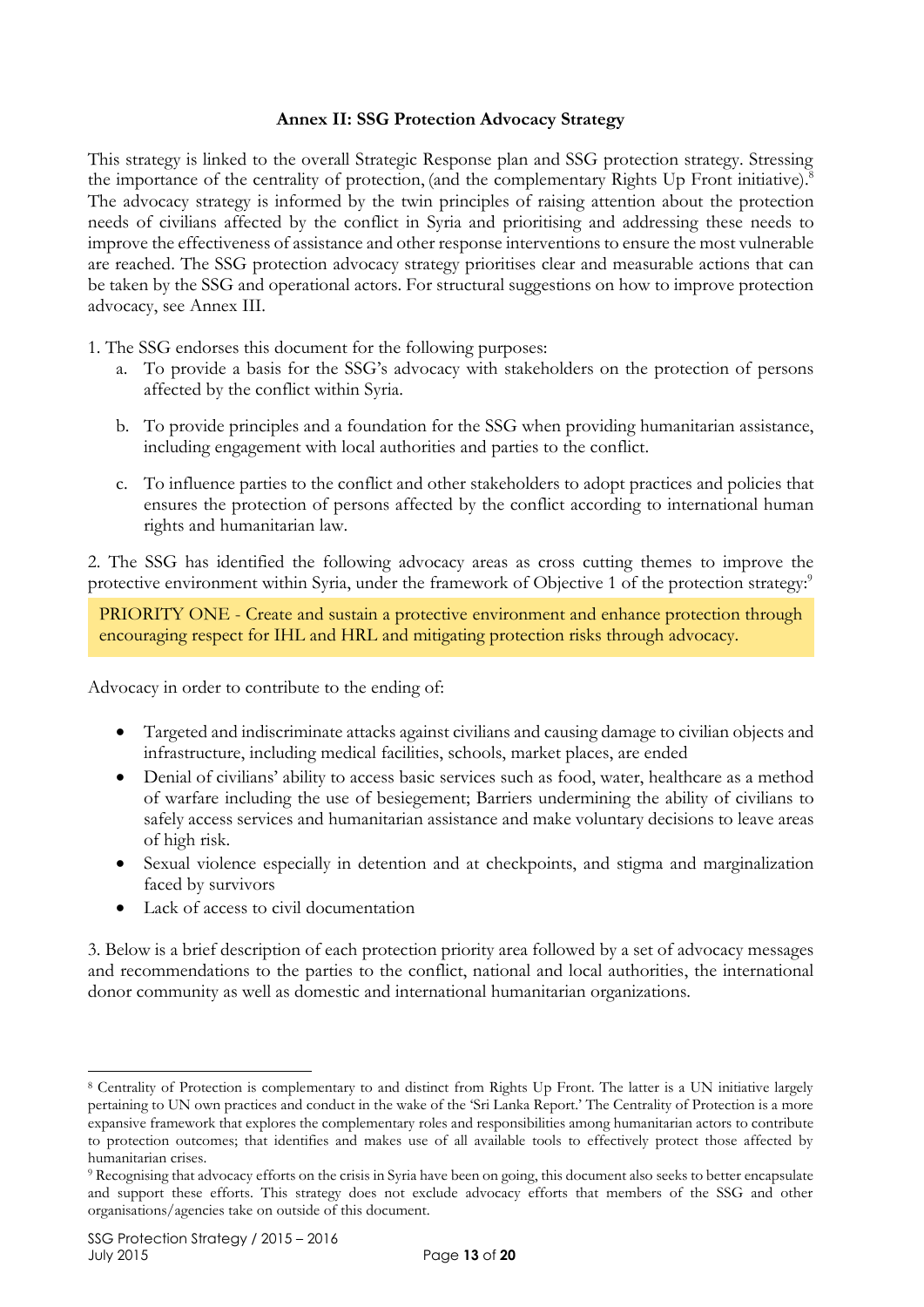|                                   | and infrastructure, including medical facilities, schools, market places, are ended                                                                                                                                                                                                                                                                                                                                                                                                                                                                                                                                                                                                                                                                                                                                                                                                                                                                                                                                                                                                                                                                                                                                                                                                                                                                                                                                                                                                                                                                                                                                                                                                                                                                                                                                                                                                                                                                               |
|-----------------------------------|-------------------------------------------------------------------------------------------------------------------------------------------------------------------------------------------------------------------------------------------------------------------------------------------------------------------------------------------------------------------------------------------------------------------------------------------------------------------------------------------------------------------------------------------------------------------------------------------------------------------------------------------------------------------------------------------------------------------------------------------------------------------------------------------------------------------------------------------------------------------------------------------------------------------------------------------------------------------------------------------------------------------------------------------------------------------------------------------------------------------------------------------------------------------------------------------------------------------------------------------------------------------------------------------------------------------------------------------------------------------------------------------------------------------------------------------------------------------------------------------------------------------------------------------------------------------------------------------------------------------------------------------------------------------------------------------------------------------------------------------------------------------------------------------------------------------------------------------------------------------------------------------------------------------------------------------------------------------|
| Context                           | With needs in Syria at a record high, it has been conservatively estimated that<br>220,000 people have been killed and over one million injured in a war entering<br>its fifth year. The harm experienced by the civilian population has been<br>amplified by the recorded deliberate and indiscriminate attacks by parties to<br>the conflict against civilians, including the Government of Syria, militia groups<br>and other non-State armed actors. These include the use of banned weapons<br>- chemical and incendiary shells, cluster munitions, and antipersonnel<br>landmines – and weapons that are indiscriminate when used in populated areas<br>- such as rockets, heavy artillery, fuel-air explosives and, notably the increased<br>use of 'barrel bombs.' There are credible concerns that parties to the conflict<br>are deliberately targeting facilities and areas that have high civilian numbers<br>within them or are of vital community importance, such as markets, hospitals<br>and schools. These attacks significantly increase the likelihood of civilian death<br>and injury, as well as create long-term damage to community resilience<br>strategies five years into a conflict.<br>Customary international humanitarian law prohibits attacks targeting the<br>civilian population, individual civilians, or civilian objects, and prohibits<br>indiscriminate attacks. Civilians can only be targeted when and for such time<br>in which they are directly participating in hostilities. Expected harm to the<br>civilian population must be proportional to the anticipated military gain, and<br>all feasible precautions must be taken to protect civilians in attacks. Customary<br>international humanitarian law also explicitly forbids the targeting of objects<br>indispensable to the survival of the civilian population, and the use of<br>indiscriminate weapons or weapons that will cause superfluous suffering. |
| Suggested<br>priority<br>messages | Government of Syria<br>End deliberate attacks on civilian and civilian objects such as<br>hospitals, schools and market places.<br>End the use of imprecise explosive weapons and indiscriminate<br>attacks in civilian areas.<br>Ensure that any sieges imposed by government forces do not result<br>in the denial of civilian access to basic services such as food, water,<br>health care; allow civilians who wish to leave areas of high risk to do<br>SO.<br>Release women and minors from detention and put in place<br>mechanisms to reduce women's risk of SGBV at other areas where<br>high risk is reported, e.g. at checkpoints.<br>Non-State Armed Actors<br>End deliberate attacks on civilian and civilian objects such as<br>hospitals, schools and market places and end indiscriminate attacks in<br>civilian areas.<br>Protect the civilian population and civilian objects under de facto                                                                                                                                                                                                                                                                                                                                                                                                                                                                                                                                                                                                                                                                                                                                                                                                                                                                                                                                                                                                                                                    |

• Targeted and indiscriminate attacks against civilians and causing damage to civilian objects

control including by avoiding to the extent feasible locating military assets and infrastructure within or near densely populated areas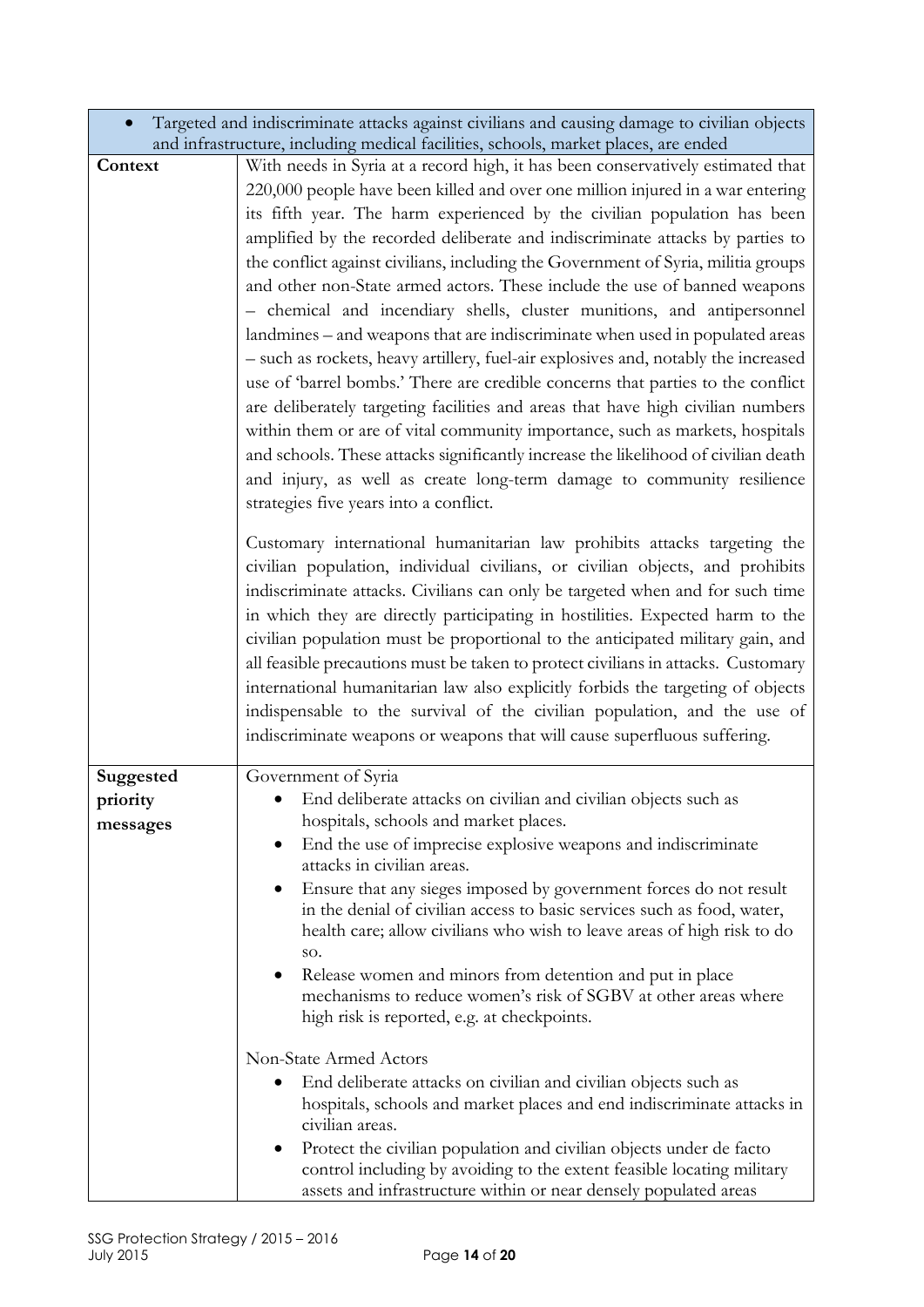|                               | End the forced recruitment of children                                                                                                                                                                                                                                                                                                                                                                                                                                                                                                                                                                                                       |
|-------------------------------|----------------------------------------------------------------------------------------------------------------------------------------------------------------------------------------------------------------------------------------------------------------------------------------------------------------------------------------------------------------------------------------------------------------------------------------------------------------------------------------------------------------------------------------------------------------------------------------------------------------------------------------------|
| <b>Actions</b>                | International Community<br>The full and unequivocal implementation of Security Council<br>Resolution 2139 (2014) is a matter of utmost imperative.<br>Refrain from providing material and military support that enables<br>parties to the conflict to continue to engage in conflict.<br>Wherever possible, use your leverage over the parties to the conflict<br>to encourage them to comply with IHL/IHRL (including in regard to<br>concerns raised above).<br>1) Document (where community permits) presence of schools, hospitals and                                                                                                   |
| Required                      | markets to enable appropriate tracking of destruction.                                                                                                                                                                                                                                                                                                                                                                                                                                                                                                                                                                                       |
|                               | 2) Establish commitments by parties to the conflict to refrain from targeting<br>civilian infrastructure (including hospitals, schools and markets).<br>3) Negotiate with local armed actors to de-militarise civilian infrastructure and<br>public spaces (including hospitals, schools and markets) and to end<br>recruitment of children.                                                                                                                                                                                                                                                                                                 |
|                               | 4) Arrange for transparent debate at different levels within the humanitarian<br>community on the costs and benefits of engage in public advocacy on issues<br>of concern/ best ways to strategically engage in advocacy (while also bearing<br>in mind concerns regarding risks of loss of access to affected persons that may<br>result from increased advocacy).                                                                                                                                                                                                                                                                          |
|                               | 5) Facilitate discussions among small group of key actors on efforts<br>taken/progress made to non-publically engage with parties to the conflict on<br>protection concerns; this coordination need not be public or minuted.                                                                                                                                                                                                                                                                                                                                                                                                                |
|                               | 6) Development of guidance to RHC, HC and DRHC on when to engage in<br>public and private advocacy on issues of concern and with who etc.                                                                                                                                                                                                                                                                                                                                                                                                                                                                                                    |
| Evidence<br>required<br>for   | 1) Systematic documentation and reporting of incidents of attacks on civilian<br>infrastructure, in particular hospitals, schools and markets.                                                                                                                                                                                                                                                                                                                                                                                                                                                                                               |
| effective<br>more<br>advocacy | 2) Analysis of the impact of destruction of civilian infrastructure on livelihoods<br>and protective strategies of civilian populations.                                                                                                                                                                                                                                                                                                                                                                                                                                                                                                     |
|                               | Denial of civilians' ability to access basic services such as food, water, healthcare as a method of<br>warfare including the use of besiegement; Barriers undermining the ability of civilians to safely<br>access services and humanitarian assistance and make voluntary decisions to leave areas of high risk.                                                                                                                                                                                                                                                                                                                           |
| Context                       | More than 4.6 million people live in locations classified by the UN as 'hard<br>to reach areas' (where they are prevented from accessing humanitarian aid).<br>The Government of Syria and ISIL trap over 440,000 of these in besieged<br>towns and cities. The food and medical situation in these areas significantly<br>erodes the protective environment. Populations who move in search of safety<br>and assistance are forced to cross frontlines and checkpoints to try and flee<br>to other locations. The targeting of men of 'fighting age' who try to move to<br>other locations has been reported by human rights organisations. |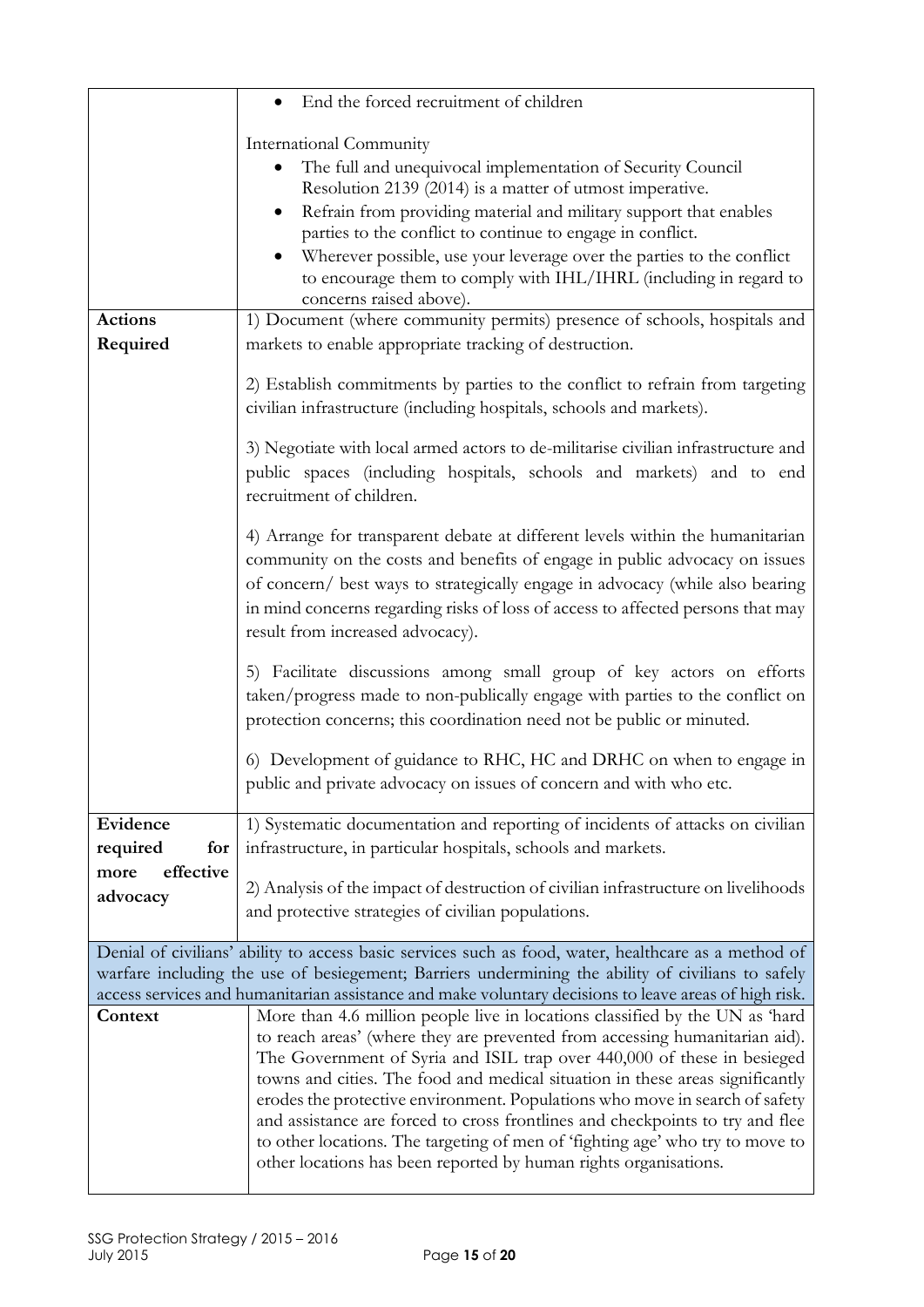|           | Parties to the conflict have on numerous occasions blocked humanitarian<br>actors from reaching communities, effectively depriving millions of people<br>who are living within Syria of safe access to humanitarian services and<br>assistance. The assistance that is provided is far short of that required to<br>cover basic needs, particularly in winter when needs significantly increase.<br>Interference at a localised level by different armed groups continues to be a<br>source of concern for the humanitarian community. Attempts to influence<br>humanitarian operations (staff recruitment and services), temporary<br>confiscation of goods, harassment at checkpoints, demand for movement<br>taxes have been commonplace. |
|-----------|----------------------------------------------------------------------------------------------------------------------------------------------------------------------------------------------------------------------------------------------------------------------------------------------------------------------------------------------------------------------------------------------------------------------------------------------------------------------------------------------------------------------------------------------------------------------------------------------------------------------------------------------------------------------------------------------------------------------------------------------|
|           | In areas controlled by armed groups, such as ISIL, demands to segregate<br>NGO offices by gender have also been reported. In the absence of a political<br>solution a number of proposals are being considered for safeguarding<br>civilians and increasing humanitarian space. This has included a variety of<br>measures from ceasefires (freezing front lines in limited geographic areas),<br>buffer zones, and eventually no fly zones. While each may bring benefits to<br>civilian populations, humanitarians are also concerned about the respective<br>risks of partial interventions without political track commitments by parties<br>to the conflict.                                                                            |
|           | Forced displacement is a violation of IHL unless the security of the civilians<br>involved or imperative military reasons so demand. Civilians should never be<br>forcibly displaced into areas where they will be at greater risk of attack.                                                                                                                                                                                                                                                                                                                                                                                                                                                                                                |
|           | In April 2015, (former) Emergency Response Coordinator Valarie Amos<br>called on the Security Council to mandate a fact-finding mission to look<br>specifically at the situation in besieged communities and to mandate the<br>negotiation of humanitarian pauses and days of tranquillity.                                                                                                                                                                                                                                                                                                                                                                                                                                                  |
|           | On 22 February 2014, the UN Security Council (UNSC) unanimously<br>approved Resolution 2139 (2014), demanding "that all parties, in particular<br>the Syrian authorities, promptly allow rapid, safe and unhindered<br>humanitarian access for UN humanitarian agencies and their implementing<br>partners, including across conflict lines and across borders." According to<br>customary international humanitarian law, all parties to the conflict must<br>ensure the freedom of movement of authorized humanitarian relief<br>personnel essential to the exercise of their functions. Only in case of<br>imperative military necessity may their movements be temporarily restricted.                                                   |
| Suggested | Government of Syria                                                                                                                                                                                                                                                                                                                                                                                                                                                                                                                                                                                                                                                                                                                          |
| messages  | Ensure prompt lifting of sieges throughout Syria to allow freedom of                                                                                                                                                                                                                                                                                                                                                                                                                                                                                                                                                                                                                                                                         |
|           | movement, including for the delivery of humanitarian aid and<br>medical care to reach all people in need in line with Security Council<br>Resolution 2139 (2014) and Security Council Resolution 2165 (2014).<br>Respect the principle of impartiality to ensure the safe movement of<br>humanitarian personnel and cargo to besieged and hard to reach<br>areas.<br>Emphasising the principle of impartiality, the humanitarian<br>community remains committed to providing assistance to all people                                                                                                                                                                                                                                        |
|           | in need Syria, regardless of political affiliation, religion or geography<br>in accordance with humanitarian principles.                                                                                                                                                                                                                                                                                                                                                                                                                                                                                                                                                                                                                     |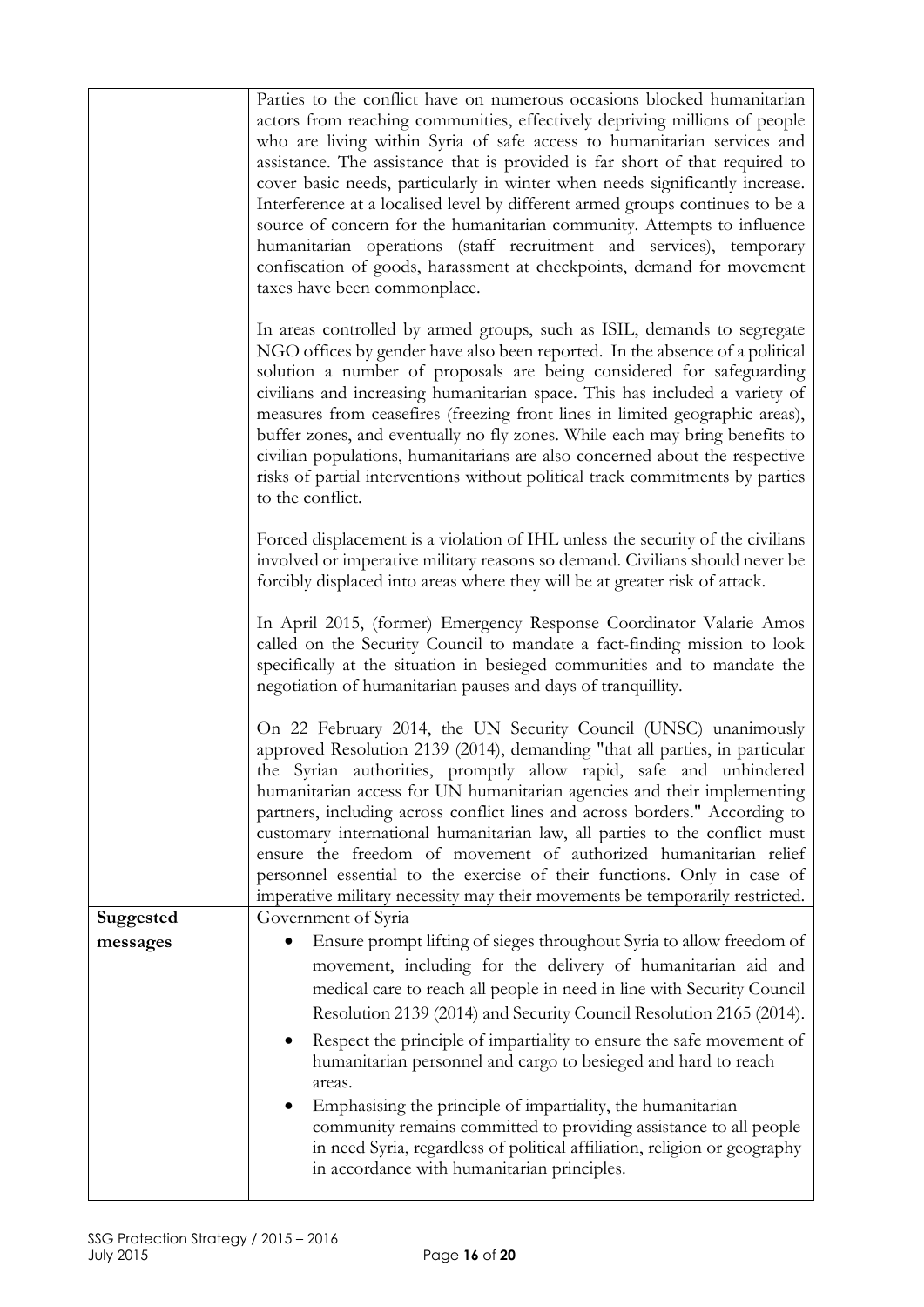|                         | Non-State Armed Actors                                                                                                                                                                                        |
|-------------------------|---------------------------------------------------------------------------------------------------------------------------------------------------------------------------------------------------------------|
|                         | End deliberate attacks on civilian and civilian objects such as                                                                                                                                               |
|                         | hospitals, schools and market places.                                                                                                                                                                         |
|                         | End the use of imprecise explosive weapons in civilian areas.                                                                                                                                                 |
|                         | Reduce checkpoints in civilian areas.                                                                                                                                                                         |
|                         | Emphasising the principle of impartiality, the humanitarian<br>community remains committed to providing assistance to all people<br>in need Syria, regardless of political affiliation, religion or geography |
|                         | in accordance with humanitarian principles.                                                                                                                                                                   |
|                         | International Community                                                                                                                                                                                       |
|                         | Member States with influence should further engage to allow access                                                                                                                                            |
|                         | to besieged areas and hard to reach areas.                                                                                                                                                                    |
|                         | Regional actors should continue commitment to allow civilians to<br>move across borders to access humanitarian assistance and safety.                                                                         |
|                         | The broader international community needs to do more to support<br>regional countries that have absorbed very large numbers of<br>refugees, removing financial burdens that may prompt forced                 |
|                         | returns.                                                                                                                                                                                                      |
|                         | Support efforts of human rights actors to build the capacity of<br>Syrian human rights organisations that are documenting violations<br>of IHL and IHRL.                                                      |
| <b>Actions Required</b> | 1) Engagement with Government of Syria and armed opposition groups to                                                                                                                                         |
|                         | allow access to besieged areas.                                                                                                                                                                               |
|                         |                                                                                                                                                                                                               |
|                         | 2) Monitor duration of besiegement, conduct assessments and identify                                                                                                                                          |
|                         | assistance capacity for besieged and hard to reach areas.                                                                                                                                                     |
|                         |                                                                                                                                                                                                               |
|                         | 3) Re (establish) ground rules on humanitarian assistance and principles with                                                                                                                                 |
|                         | the parties to the conflict, including at the local level.                                                                                                                                                    |
|                         |                                                                                                                                                                                                               |
| Evidence                | 1) Systematic tracking and reporting of denial, by parties to the conflict and                                                                                                                                |
| required for more       | local authorities, of humanitarian actors reaching communities.                                                                                                                                               |
| effective advocacy      |                                                                                                                                                                                                               |
|                         | 2) Monitoring and tracking of population movements, including reported                                                                                                                                        |
|                         | restrictions (monitoring and tracking system required).                                                                                                                                                       |
|                         |                                                                                                                                                                                                               |
|                         | 2) Assessment by Humanitarian and Human Rights actors of the impact of                                                                                                                                        |
|                         | deprivation of assistance (access required).                                                                                                                                                                  |
|                         | People within Syria can access civil documentation.                                                                                                                                                           |
| Context                 | Access to civil documentation requires the approval of state authorities                                                                                                                                      |
|                         | within Syria, which effectively deprives those who reside in opposition(s)                                                                                                                                    |
|                         | controlled areas, or who otherwise do not feel safe interacting with                                                                                                                                          |
|                         | Government offices, access to civil documentation. This also includes                                                                                                                                         |
|                         | nationality documents, birth, marriage and death certificates. Documentation                                                                                                                                  |
|                         | can significantly affect the ability of populations to ensure safe movement                                                                                                                                   |
|                         | around Syria and cross-borders. Those people who do have nationality                                                                                                                                          |
|                         | documents also face risks in opposition(s) areas as they can be presumed                                                                                                                                      |
|                         | 'Government/Regime' supporters.                                                                                                                                                                               |
|                         | Property and land rights have been significantly undermined by confiscation                                                                                                                                   |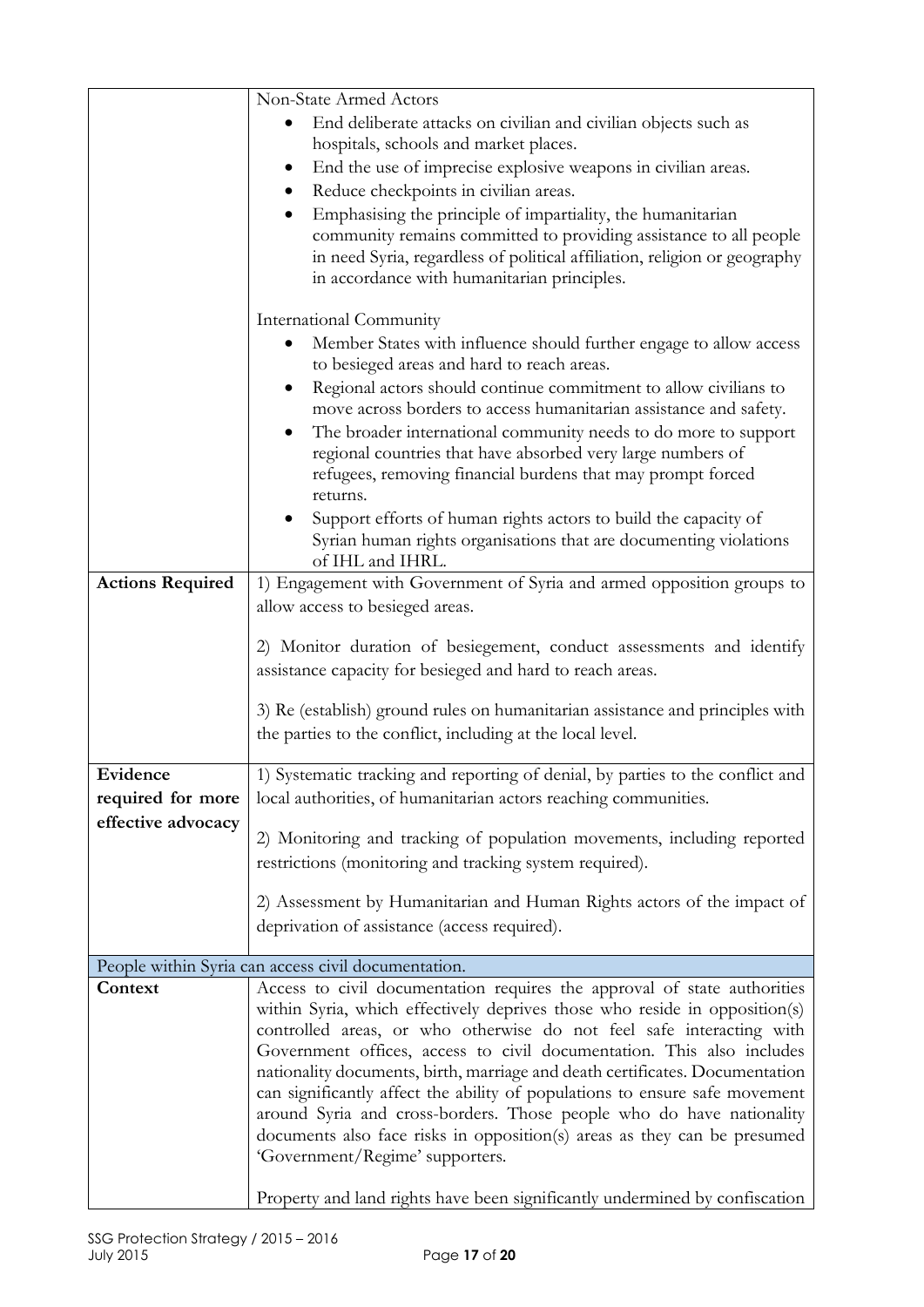|                         | or destruction of land ownership documents.                                                                                                                                                                                                                                                              |  |  |
|-------------------------|----------------------------------------------------------------------------------------------------------------------------------------------------------------------------------------------------------------------------------------------------------------------------------------------------------|--|--|
|                         |                                                                                                                                                                                                                                                                                                          |  |  |
|                         | The restricted access to civil documents has had a significant impact for<br>populations who have been forced to become refugees in neighbouring<br>countries. People who have expired nationality documents, or who never<br>held these documents in the first place, are now at risk of statelessness. |  |  |
| Suggested               | Government of Syria                                                                                                                                                                                                                                                                                      |  |  |
| messages                | Continue and strengthen systems which support persons entitled to                                                                                                                                                                                                                                        |  |  |
|                         | Syrian civil documentation to access these documents, including<br>remotely.                                                                                                                                                                                                                             |  |  |
|                         | Facilitate the movement of civilian population and their access to<br>documentation; facilitate free movement of people in cases without<br>documentation in urgent humanitarian cases.                                                                                                                  |  |  |
|                         | Refrain from seizing land and other properties.                                                                                                                                                                                                                                                          |  |  |
|                         | Non-State Armed Actors                                                                                                                                                                                                                                                                                   |  |  |
|                         | Allow the free movement of the civilian population throughout<br>Syria, including cross-line, regardless of documentation.                                                                                                                                                                               |  |  |
|                         | Refrain from seizing land and other properties.                                                                                                                                                                                                                                                          |  |  |
|                         | International Community                                                                                                                                                                                                                                                                                  |  |  |
|                         | Support long term planning for durable solutions of those affected<br>by the Syrian crisis, including documentation, restitution and<br>accountability efforts.                                                                                                                                          |  |  |
| <b>Actions Required</b> | 1) Engage with the Government of Syria to support remote access to                                                                                                                                                                                                                                       |  |  |
|                         | appropriate civil documents.                                                                                                                                                                                                                                                                             |  |  |
|                         | 2) Map obstacles to accessing civil documentation, including birth and                                                                                                                                                                                                                                   |  |  |
|                         | marriage certificates.                                                                                                                                                                                                                                                                                   |  |  |
| Evidence                | 1) Monitor incidents of denial of civil documentation.                                                                                                                                                                                                                                                   |  |  |
| required for more       |                                                                                                                                                                                                                                                                                                          |  |  |
| effective advocacy      | 2) Document and report number of refugees who are considered stateless.                                                                                                                                                                                                                                  |  |  |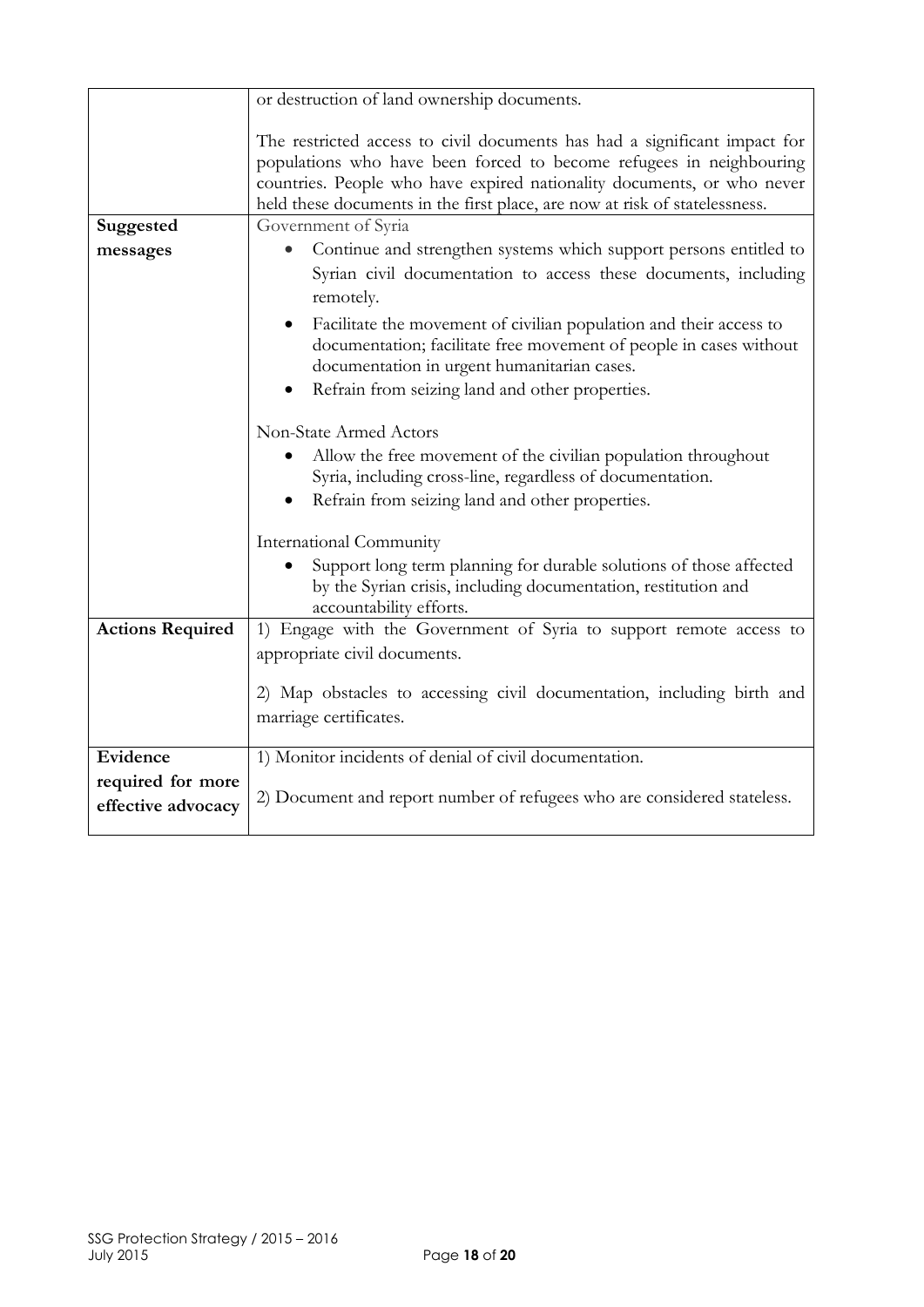# **Annex III: Ensuring coherent and regular protection advocacy on the effects of conflict on the civilian population inside Syria**

In order to enable the SSG to effectively address protection issues and challenges facing the civilian population inside Syria and recognising the need and importance for strengthened *humanitarian protection advocacy*, <sup>10</sup> Annex III builds on the themes identified in the protection strategy and identifies how protection advocacy can be developed and taken forward effectively by the SSG. Linked to realizing Objective 1 of the protection strategy, to **create and sustain a protective environment and enhance protection through encouraging respect for IHL and HRL and mitigating protection risks through advocacy,** the following steps can support sustained and quality advocacy from the SSG.

| <b>Key Activities</b>                                                                               | <b>Progress Indicators</b>                                                                                                                         | Lead                  | Participants                            |
|-----------------------------------------------------------------------------------------------------|----------------------------------------------------------------------------------------------------------------------------------------------------|-----------------------|-----------------------------------------|
| Objective 1: Centrality of Protection (including Rights Up Front) adopted and promoted              |                                                                                                                                                    |                       |                                         |
| 1) All mandate holders<br>report on violations of<br>international law, including<br>destruction of | # Reports on MRM violations<br>made available<br># Reports on targeting of<br>humanitarian workers and assets                                      | HC/RHC<br><b>OCHA</b> | RHC, HC,<br><b>DRHC</b><br><b>OHCHR</b> |
| humanitarian assets.                                                                                | by parties to the conflict<br># Special procedures                                                                                                 | <b>OHCHR</b>          | WoS sector<br>coordinators              |
| 2) Feedback to SSG<br>members and HCT/HLG<br>on on-going advocacy                                   | documenting HR violations<br>within Syria                                                                                                          | <b>UNICEF</b>         | <b>OCHA</b>                             |
| 3) Promote awareness of<br>the humanitarian<br>protection context in Syria                          | Increased awareness on activities<br>and priorities of SSG on advocacy<br>issues                                                                   |                       |                                         |
| 4) Establish OHCHR<br>presence to support RUF<br>initiatives                                        | # Reports on key protection<br>issues and themes produced and<br>disseminated<br># Flash updates on areas of high<br>risk of conflict/displacement |                       |                                         |
|                                                                                                     |                                                                                                                                                    |                       |                                         |

<sup>-</sup><sup>10</sup> Humanitarian protection advocacy is distinct from other advocacy efforts including political and legal on the Syria Crisis. Humanitarian Protection is the effort to protect the fundamental well-being (including safety and dignity) of *individuals* and *communities* caught up in certain conflicts or "man-made" emergencies in the immediate term. This distinguishes it from longer-term objectives such as political resolution and/or accountability.